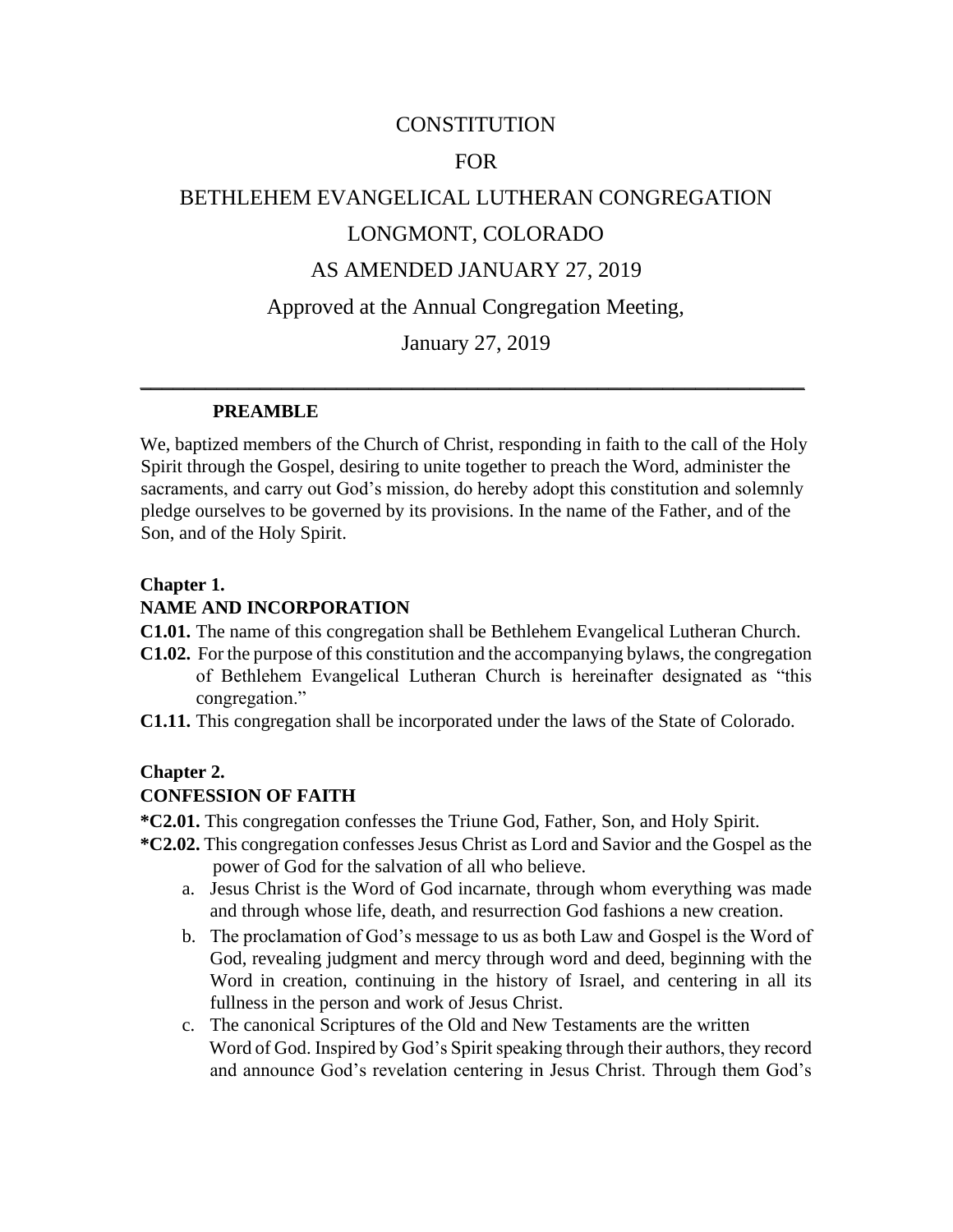Spirit speaks to us to create and sustain Christian faith and fellowship for service in the world.

- **\*C2.03.** This congregation accepts the canonical Scriptures of the Old and New Testaments as the inspired Word of God and the authoritative source and norm of its proclamation, faith, and life.
- **\*C2.04.** This congregation accepts the Apostles', Nicene, and Athanasian Creeds as true declarations of the faith of this congregation.
- **\*C2.05.** This congregation accepts the Unaltered Augsburg Confession as a true witness to the Gospel, acknowledging as one with it in faith and doctrine all churches that likewise accept the teachings of the Unaltered Augsburg Confession.
- **\*C2.06.** This congregation accepts the other confessional writings in the Book of Concord, namely, the Apology of the Augsburg Confession, the Smalcald Articles and the Treatise, the Small Catechism, the Large Catechism, and the Formula of Concord, as further valid interpretations of the faith of the Church.
- **\*C2.07.** This congregation confesses the Gospel, recorded in the Holy Scripture and confessed in the ecumenical creeds and Lutheran confessional writings, as the power of God to create and sustain the Church for God's mission in the world.

### **Chapter 3.**

### **NATURE OF THE CHURCH**

- **\*C3.01.** All power in the Church belongs to our Lord Jesus Christ, its head. All actions of this congregation are to be carried out under his rule and authority.
- **\*C3.02**. This church confesses the one, holy, catholic, and apostolic Church and is resolved to serve Christian Unity throughout the world.
- **\*C3.03.** The Church exists both as an inclusive fellowship and as local congregations gathered for worship and Christian service. Congregations find their fulfillment in the universal community of the Church, and the universal Church exists in and through congregations. The Evangelical Lutheran Church in America, therefore, derives its character and powers both from the sanction and representation of its congregations and from its inherent nature as an expression of the broader fellowship of the faithful. In length, it acknowledges itself to be in the historic continuity of the communion of saints; in breadth, it expresses the fellowship of believers and congregations in our day.
- \*C3.04. This church, inspired and led by the Holy Spirit, participates in The Lutheran World Federation as a global communion of churches, engaging in faithful witness to the gospel of Jesus Christ and in service for the sake of God's mission in the world.
- \*C3.05. The name Evangelical Lutheran Church in America (ELCA or "this church") as used herein refers in general references to this whole church, including its three expressions: congregations, synods, and the churchwide organization. The name Evangelical Lutheran Church in America is also the name of the corporation of the churchwide organization to which specific references may be made herein.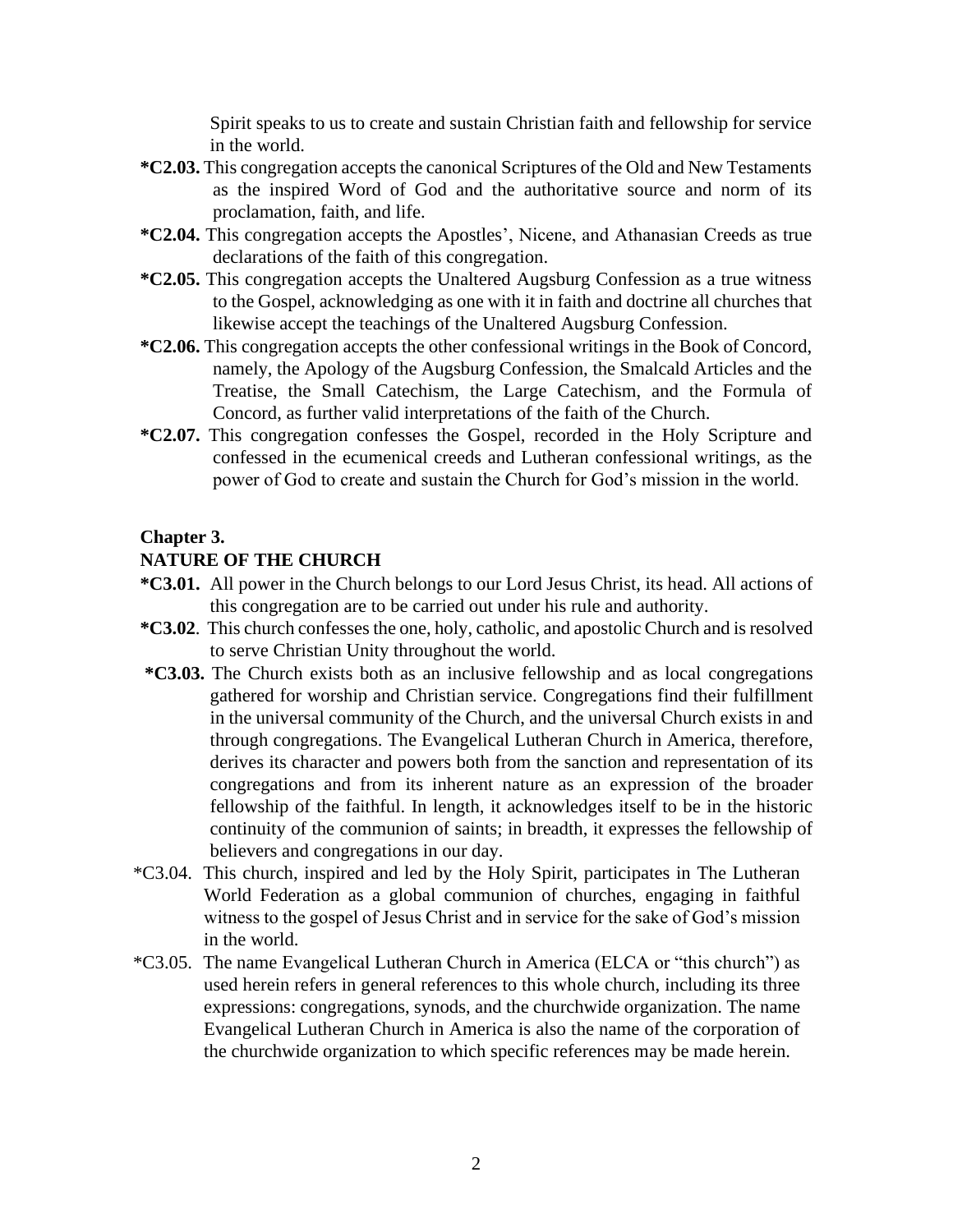#### **Chapter 4.**

#### **STATEMENT OF PURPOSE**

- **\*C4.01.** The Church is a people created by God in Christ, empowered by the Holy Spirit, called and sent to bear witness to God's creative, redeeming, and sanctifying activity in the world.
- **\*C4.02.** To participate in God's mission, this congregation as a part of the Church shall:
	- a. Worship God in proclamation of the Word and administration of the sacraments and through lives of prayer, praise, thanksgiving, witness, and service.
	- b. Proclaim God's saving Gospel of justification by grace for Christ's sake through faith alone, according to the apostolic witness in the Holy Scripture, preserving and transmitting the Gospel faithfully to future generations.
	- c. Carry out Christ's Great Commission by reaching out to all people to bring them to faith in Christ and by doing all ministry with a global awareness consistent with the understanding of God as Creator, Redeemer, and Sanctifier of all.
	- d. Serve in response to God's love to meet human needs, caring for the sick and the aged, advocating dignity and justice for all people, working for peace and reconciliation among the nations, and standing with the poor and powerless, and committing itself to their needs.
	- e. Nurture its members in the Word of God so as to grow in faith and hope and love, to see daily life as the primary setting for the exercise of their Christian calling, and to use the gifts of the Spirit for their life together and for their calling in the world.
	- f. Manifest the unity given to the people of God by living together in the love of Christ and by joining with other Christians in prayer and action to express and preserve the unity which the Spirit gives.
- **\*C4.03.** To fulfill these purposes, this congregation shall:
	- a. Provide services of worship at which the Word of God is preached and the sacraments are administered.
	- b. Provide pastoral care and assist all members to participate in this ministry.
	- c. Challenge, equip, and support all members in carrying out their calling in their daily lives and in their congregation.
	- d. Teach the Word of God.
	- e. Witness to the reconciling Word of God in Christ, reaching out to all people.
	- f. Respond to human need, work for justice and peace, care for the sick and the suffering, and participate responsibly in society.
	- g. Motivate its members to provide financial support for the congregation's ministry and the ministry of other parts of the Evangelical Lutheran Church in America.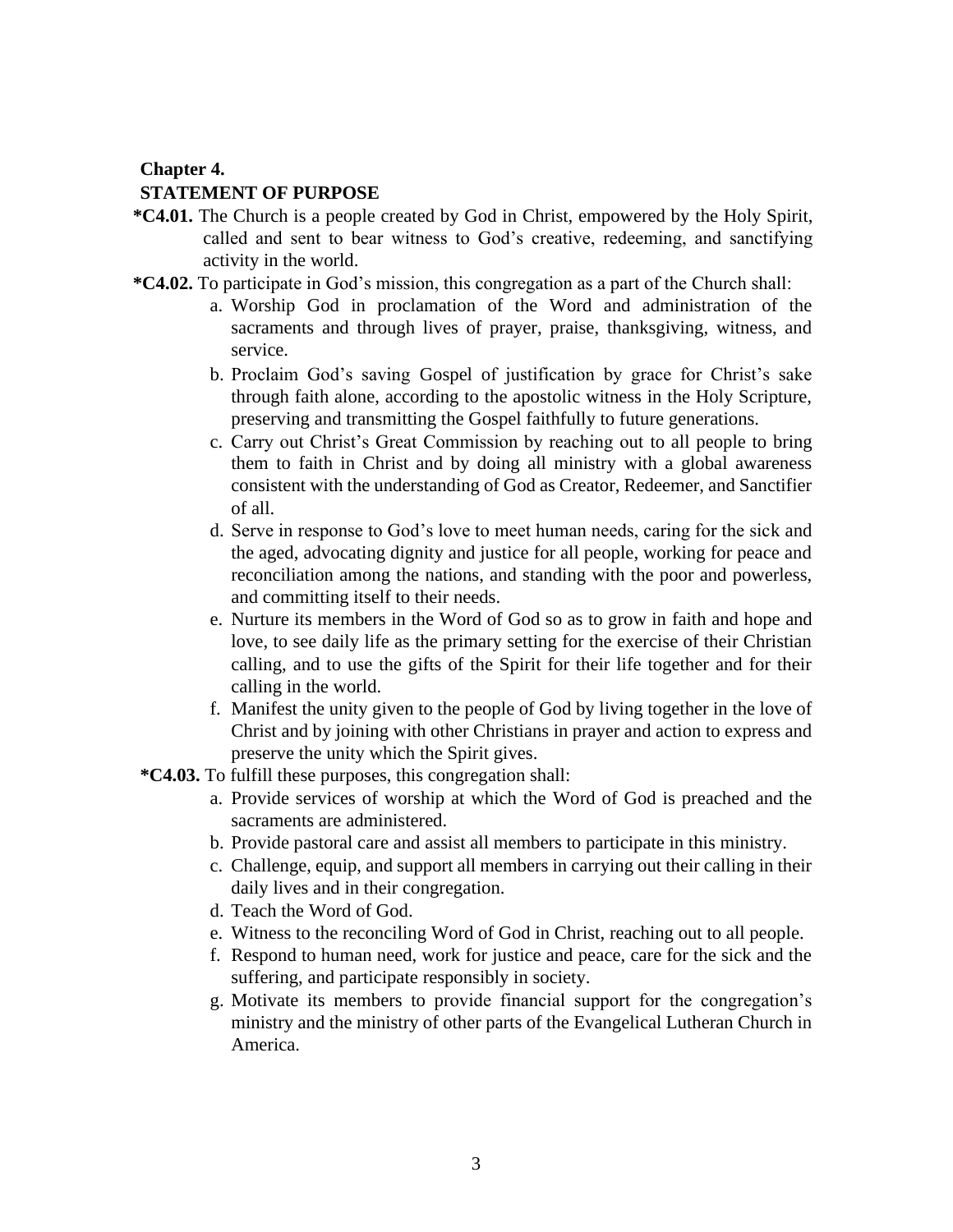- h. Foster and participate in interdependent relationships with other congregations, the synod, and the churchwide organization of the Evangelical Lutheran Church in America.
- i. Foster and participate in ecumenical relationships consistent with churchwide policy.
- **\*C4.04.** This congregation shall develop an organizational structure to be described in the bylaws. The Congregation Council shall prepare descriptions of the responsibilities of each committee, task force, or other organizational groups and shall review their actions. Such descriptions shall be contained in continuing resolutions in the section on the Congregation Committees.
- **\*C4.05.** This congregation shall, from time to time, adopt a mission statement which will provide specific direction for its programs.
- **\*C4.06.** References herein to the nature of the relationship between the three expressions of this church—congregations, synods, and the churchwide organization—as being interdependent or as being in a partnership relationship describe the mutual responsibility of these expressions in God's mission and the fulfillment of the purposes of this church as described in this chapter, and do not imply or describe the creation of partnerships, co-ventures, agencies, or other legal relationships recognized in civil law.

#### **Chapter 5.**

### **POWERS OF THE CONGREGATION**

- **\*C5.01.** The powers of this congregation are those necessary to fulfill its purpose.
- **\*C5.02.** The powers of this congregation are vested in the Congregation Meeting called and conducted as provided in this constitution and bylaws.
- **\*C5.03.** Only such authority as is delegated to the Congregation Council or other organizational units in this congregation's governing documents is recognized. All remaining authority is retained by the congregation. The congregation is authorized to:
	- a. call a pastor as provided in Chapter 9;
	- b. terminate the call of a pastor as provided in Chapter 9;
	- c. call a minister of Word and Service;
	- d. terminate the call of a minister of Word and Service in conformity with the constitution of the Evangelical Lutheran Church of America
	- e. adopt amendments to the constitution, as provided in Chapter 16, and amendments to the bylaws, as specified in Chapter 17.
	- f. approve the annual budget;
	- g. acquire real and personal property by gift, devise, purchase, or other lawful means;
	- h. hold title to and use its property for any and all activities consistent with its purpose;
	- i. sell, mortgage, lease, transfer, or otherwise dispose of its property by any lawful means;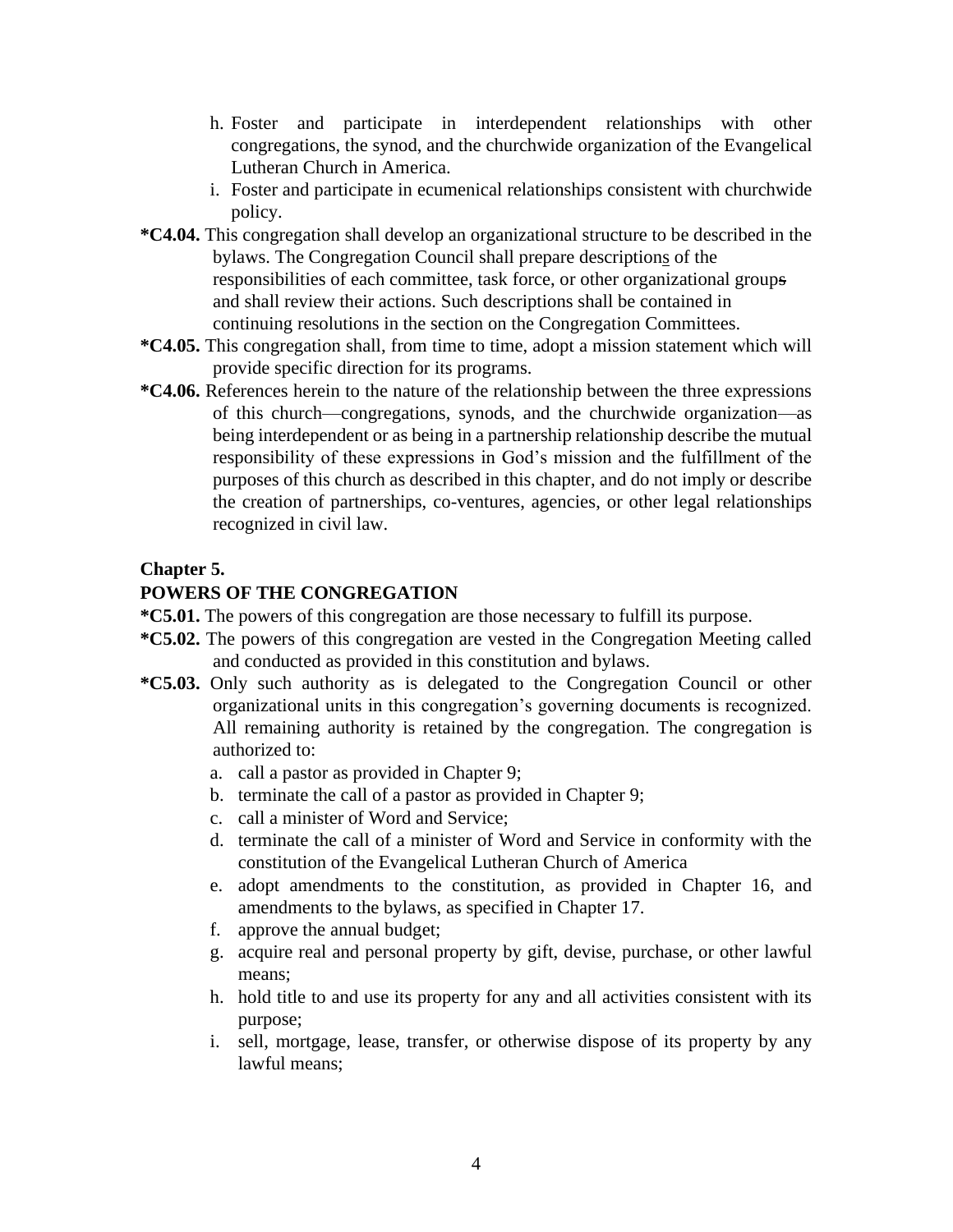- j. elect its officers, Congregation Council, boards, and committees, and require them to carry out their duties in accordance with the constitution and bylaws, and continuing resolutions; and
- k. terminate its relationship with the Evangelical Lutheran Church in America as provided in Chapter 6.
- **\*C5.04.** This congregation shall choose from among its voting member's laypersons to serve as voting members of the Synod Assembly as well as persons to represent it at meetings of any conference, cluster, coalition, or other area subdivision of which it is a member. The number of persons to be elected by the congregation and other qualifications shall be as prescribed in guidelines established by the Rocky Mountain Synod of the Evangelical Lutheran Church in America.
- **C5.05.** This congregation shall have a mission endowment fund that will operate as specified in this congregation's bylaws. The purpose of the mission endowment fund is to provide for mission work beyond the operational budget of this congregation.

### **Chapter 6.**

### **CHURCH AFFILIATION**

- **\*C6.01.** This congregation shall be an interdependent part of the Evangelical Lutheran Church in America or its successor, and of the Rocky Mountain Synod of the Evangelical Lutheran Church in America. This congregation is subject to the discipline of the Evangelical Lutheran Church in America.
- **\*C6.02.** This congregation accepts the Confession of Faith and agrees to the Purposes of the Evangelical Lutheran Church in America and shall act in accordance with them.
- **\*C6.03.** This congregation acknowledges its relationship with the Evangelical Lutheran Church in America in which:
	- a. This congregation agrees to be responsible for its life as a Christian community.
	- b. This congregation pledges its financial support and participation in the life and mission of the Evangelical Lutheran Church in America.
	- c. This congregation agrees to call pastoral leadership from the roster of Minsters of Word and Sacrament of the Evangelical Lutheran Church in America in accordance with its call procedures except in special circumstances and with the approval of the bishop of the synod. These special circumstances are limited either to calling a candidate approved for the roster of Ministers of Word and Sacrament of the Evangelical Lutheran Church in America or contracting for pastoral services with a minister of Word and Sacrament of a church body with which the Evangelical Lutheran Church in America officially has established a relationship of full communion.
	- d. This congregation agrees to consider ministers of Word and Service for call to other staff positions in the congregation according to the procedures of the Evangelical Lutheran Church in America.
	- e. This congregation agrees to file this constitution and any subsequent changes to this constitution with the synod for review to ascertain that all of its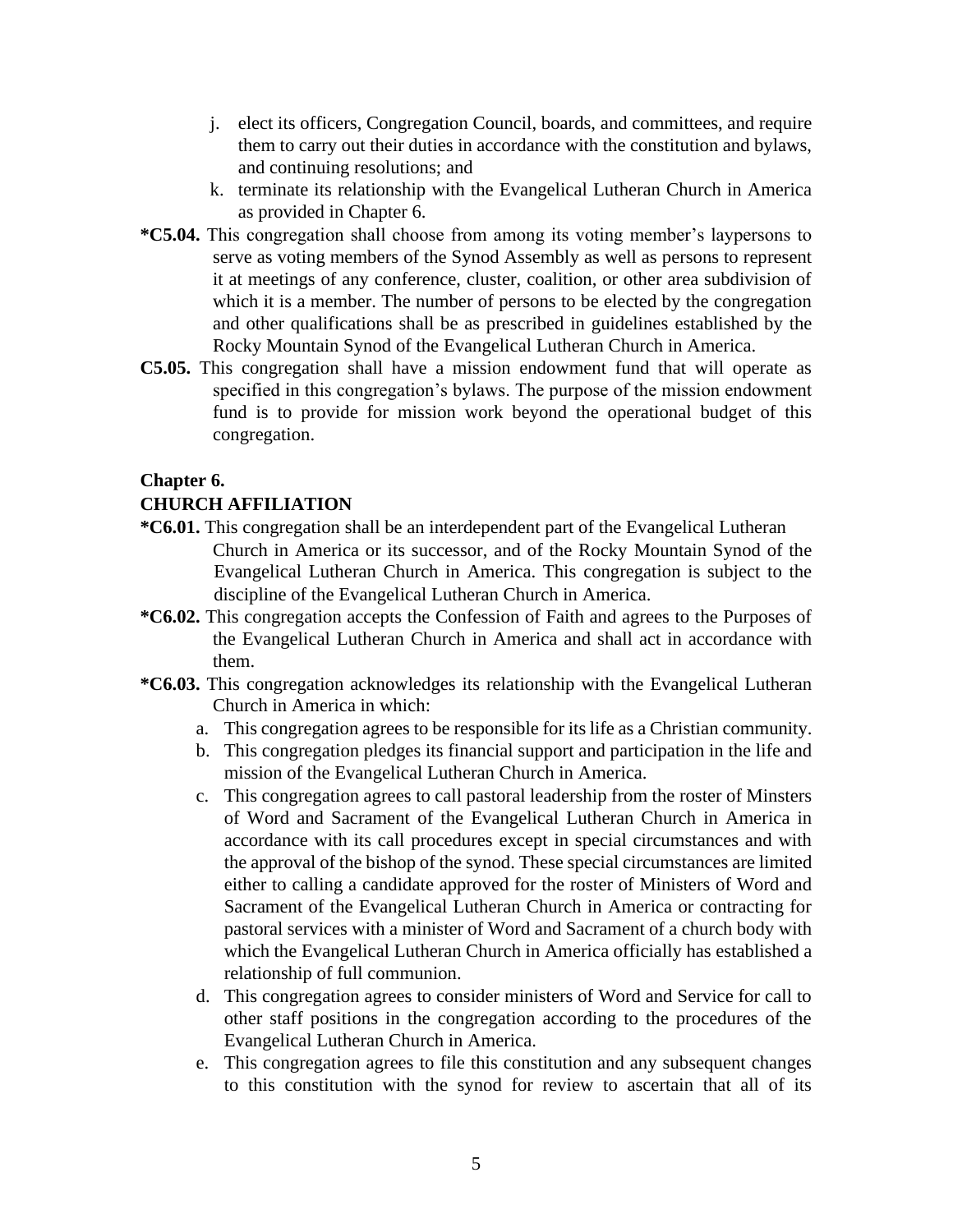provisions are in agreement with the constitution and bylaws of the Evangelical Lutheran Church in America and with the constitution of the synod.

- **\*C6.04.** Affiliation with the Evangelical Lutheran Church in America may be terminated as follows:
	- a. This congregation takes action to dissolve.
	- b. This congregation ceases to exist.
	- c. This congregation is removed from membership in the Evangelical Lutheran Church in America according to the procedures for discipline of the Evangelical Lutheran Church in America.
	- d. The Rocky Mountain Synod takes charge and control of the property of this congregation to hold, manage and convey the same on behalf of the synod pursuant to S13.24. of the synod constitution. This congregation shall have the right to appeal the decision to the next Synod Assembly.
	- e. This congregation follows the procedures outlined in \*C6.05.
- **\*C6.05.** A congregation may terminate its relationship with the Evangelical Lutheran Church in America by the following procedure:
	- a. A resolution indicating the intent to terminate its relationship must be adopted at two legally called and conducted special meetings of the congregation by a two-thirds majority of the voting members. The first Such meeting may be held no sooner than 30 days after written notice of the meeting is received by the bishop of the synod, during which time the congregation shall consult with the bishop and the bishop's designees, if any. The times and manner of the consultation shall be determined by the bishop in consultation with the Congregation Council. Unless he or she is a voting member of the congregation, the bishop and the bishop's designees, if any, shall have voice but not vote at the first meeting.
	- b. Within 10 days after the resolution has been voted upon at the first meeting, the secretary of this congregation shall submit a copy of the resolution to the bishop, attesting that the special meeting was legally called and conducted and certifying the outcome of the vote, and shall send copies of the resolution and certification to voting members of the congregation.
	- c. If the resolution was adopted by two-thirds vote of the voting members present at the first meeting, the bishop of the synod and this congregation shall continue in consultation, as specified in paragraph a. above, during a period of at least 90 days after receipt by the bishop attestation and certification as specified in paragraph b. above.
	- d. If this congregation, after consultation, is still considering termination of its relationship with this church, such action may be taken at a legally called and conducted special meeting by a two-thirds vote of the voting members present, at which meeting the bishop of the synod or an authorized representative shall be present. Notice of the second meeting shall be sent to all voting members and to the bishop at least 10 days in advance of the meeting. Unless he or she is a voting member of the congregation, the bishop and the bishop's designees, if any, shall have voice but not vote at the meeting.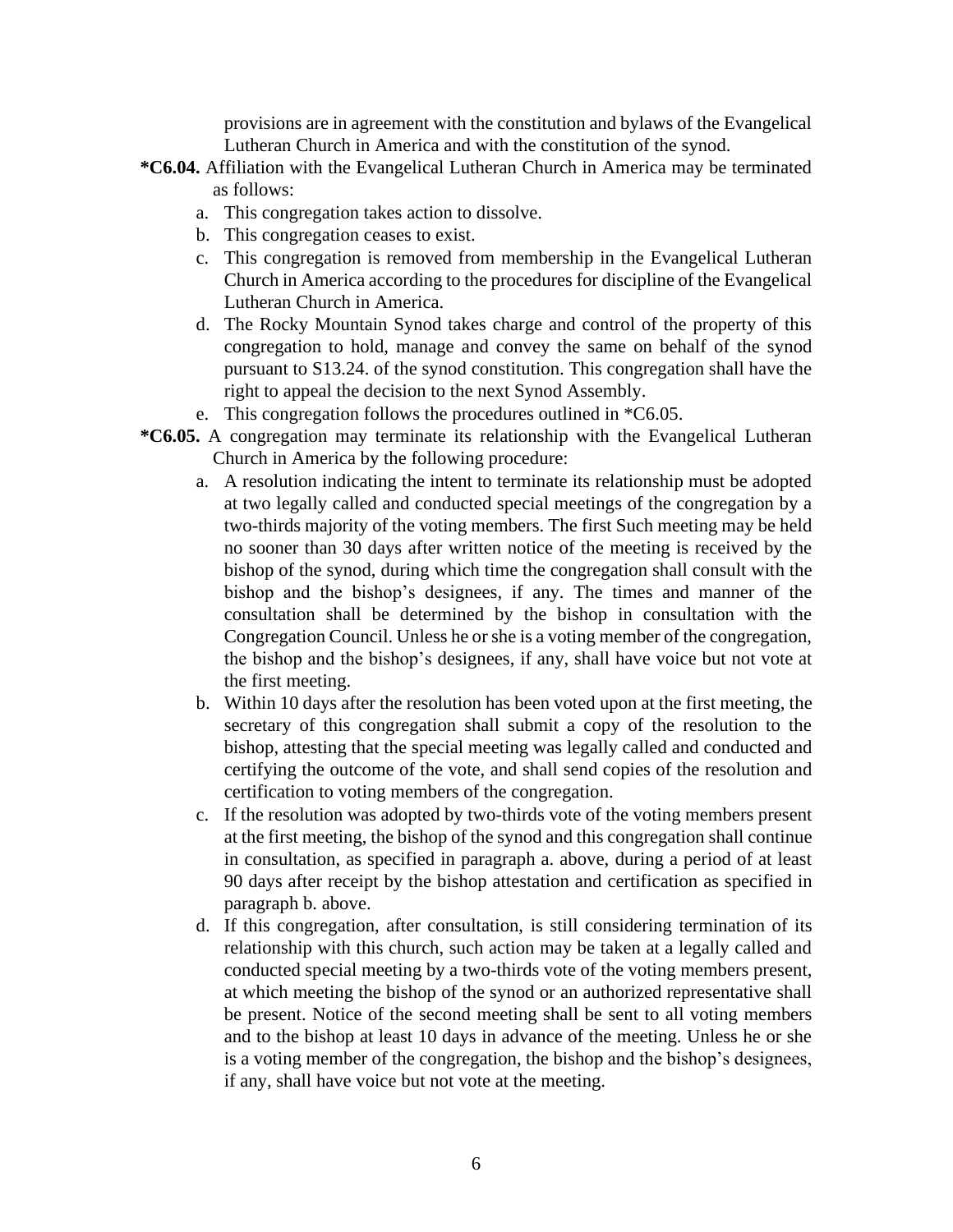- e. Within 10 days after the resolution has been voted upon, the secretary of this congregation shall submit a copy of the resolution to the bishop, attesting that the second special meeting was legally called and conducted and certifying the outcome of the vote, and shall send copies of the resolution and certification to the voting members of the congregation. If the resolution was adopted by twothirds vote of the voting members present at the second meeting, the relationship between the congregation and this church shall be terminated subject to Synod Council approval as required by paragraph f. and g. below.
- f. Unless this notification to the bishop also certifies that this congregation has voted to affiliate with another Lutheran denomination, this congregation shall be deemed an independent or non-Lutheran church, in which case \*C7.04. shall apply
- g. This congregation shall abide by these covenants by and among the three expressions of this church:
	- 1) Congregations seeking to terminate their relationship with this church which fail or refuse to comply with each of the foregoing provisions in \*C6.05. shall be required to receive Synod Council approval before terminating their membership in this church.
	- 2) Congregations which had been members of the Lutheran Church in America shall be required, in addition to complying with the foregoing provisions in \*C6.05., to receive synodical approval before terminating their membership in this church.
	- 3) Congregations established by the Evangelical Lutheran Church in America shall be required, in addition to complying with the foregoing provisions in \*C6.05., to satisfy all financial obligations to this church and receive Synod Council approval before terminating their membership in this church.
- h. If this congregation fails to achieve the required two-thirds vote of voting members present at the congregation's first meeting as specified in paragraph a. above, or fails to achieve the required two-thirds vote of the voting members present at this congregation's second meeting as specified in paragraph d. above, another attempt to consider termination of relationship with this church must follow all requirements of  $*C6.05$ . and may begin no sooner than six months after that meeting at which the two-thirds vote was not achieved.
- **\*C6.06.** If this congregation considers relocation, it shall confer with the bishop of the synod in which it is territorially located and the appropriate unit of the churchwide organization before any steps are taken leading to such action. The approval of the Synod Council shall be received before any such action is effected.
- **\*C6.07**. If this congregation considers developing an additional site to be used regularly for worship, it shall confer with the bishop of the synod in which it is territorially located and the appropriate unit of the churchwide organization before any steps are taken leading to such action.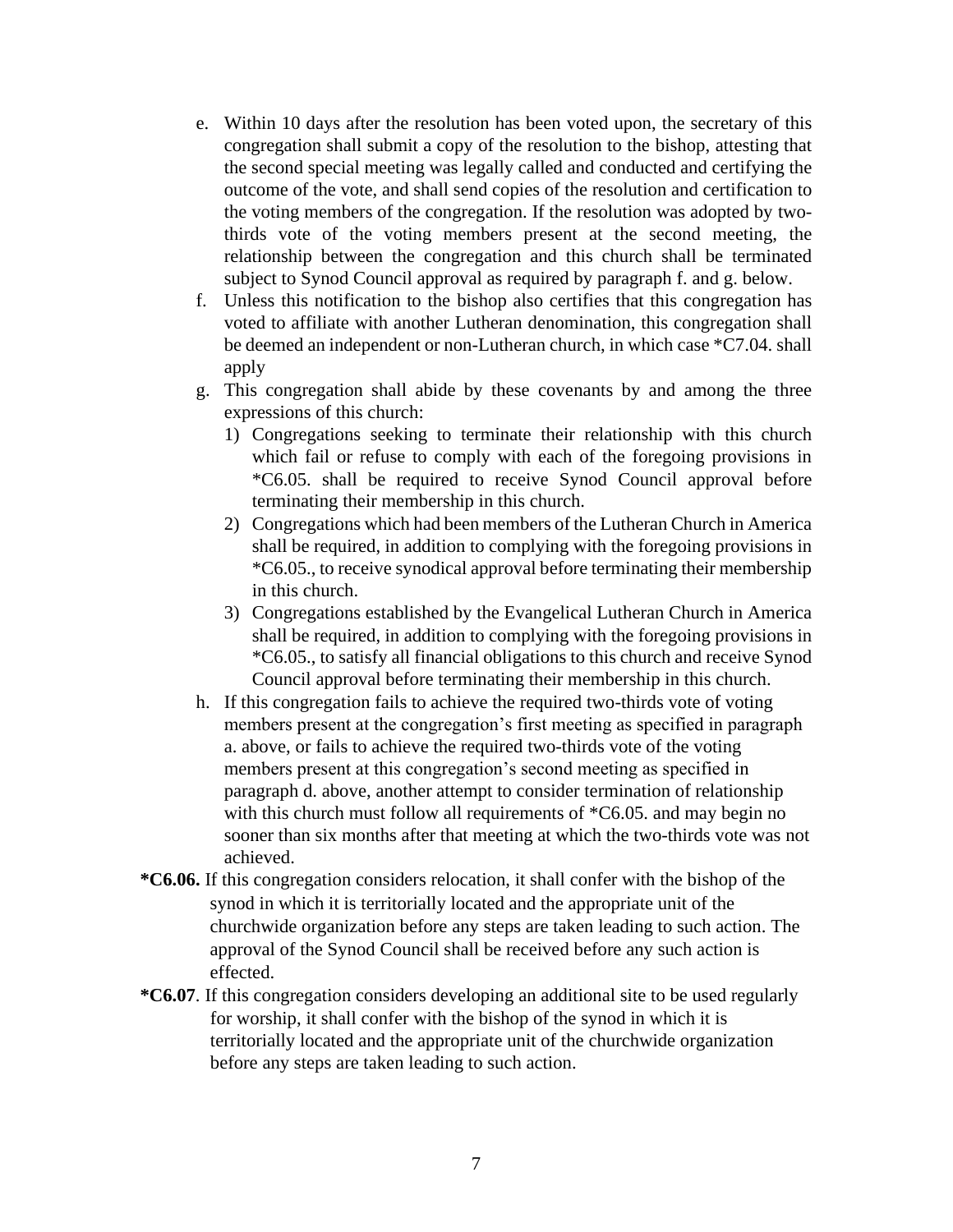#### **Chapter 7.**

### **PROPERTY OWNERSHIP**

- **\*C7.01.** If this congregation ceases to exist, title to undisposed property shall pass to the Rocky Mountain Synod of the Evangelical Lutheran Church in America.
- **\*C7.02.** If this congregation is removed from membership in the Evangelical Lutheran Church in America according to its procedure for discipline, title to property shall continue to reside in this congregation.
- **\*C7.03.** If the voting members of this congregation present at a legally called and conducted special meeting of this congregation vote to transfer to another Lutheran church body, title to property shall continue to reside in this congregation, provided the process for termination of relationship in \*C6.05. has been followed. Before this congregation takes action to transfer to another Lutheran church body, it shall consult with representatives of Rocky Mountain Synod.
- **\*C7.04.** If two-thirds of the voting members of this congregation present at a legally called and conducted special meeting of this congregation vote to become independent or relate to a non-Lutheran church body, and have followed the process for termination of relationship in \*C6.05, title to property of this congregation shall continue to reside in this congregation only with the consent of the Synod Council. The Synod Council, after consultation with this congregation by the established synodical process, may give approval to the request to become independent or to relate to a non-Lutheran church body, in which case title shall remain with the majority of this congregation. If the Synod Council fails to give such approval, title shall remain with those members who desire to continue as a congregation of the Evangelical Lutheran Church in America.
- **C7.05.** Notwithstanding the provisions of \*C7.02. and \*C7.03. above, where this congregation has received property from the synod pursuant to a deed or other instrument containing restrictions under provision 9.71.a. of the *Constitution, Bylaws, and Continuing Resolutions of the Evangelical Lutheran Church in America*, this congregation accepts such restrictions and:
	- a. Shall not transfer, encumber, mortgage, or in any way burden or impair any right, title, or interest in the property without prior approval of the Synod Council.
	- b. Shall—upon written demand by the Synod Council, pursuant to †S13.23. of the constitution of the Rocky Mountain Synod re-convey and transfer all right, title, and interest in the property to the synod.

### **Chapter 8. MEMBERSHIP**

- **\*C8.01.** Members of this congregation shall be those baptized persons on the roll of this congregation at the time that this constitution is adopted and those who are admitted thereafter and who have declared and maintain their membership in accordance with the provisions of this constitution and its bylaws.
- **\*C8.02.** Members shall be classified as follows: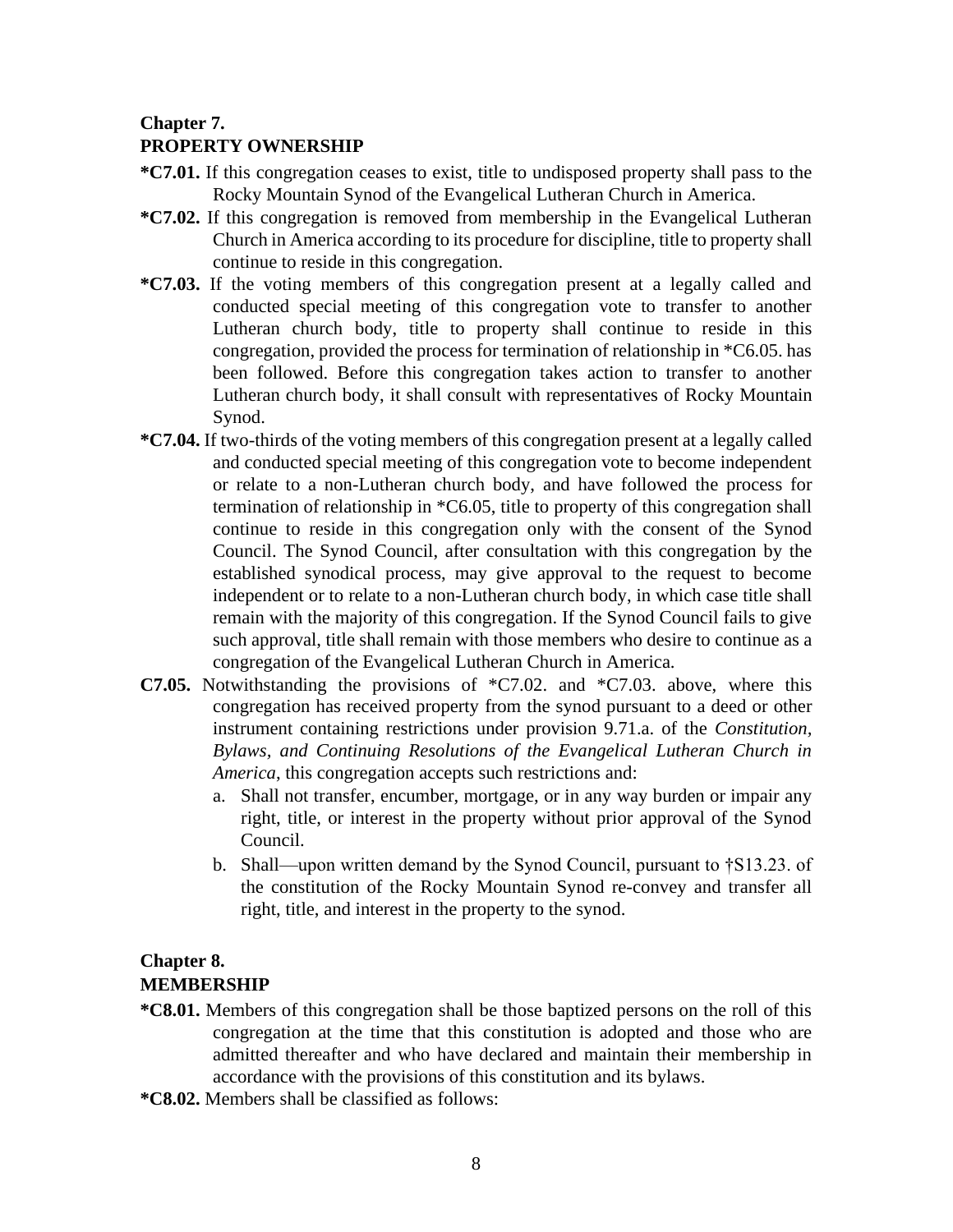- a. *Baptized* members are those persons who have been received by the Sacrament of Holy Baptism in this congregation, or, having been previously baptized in the name of the Triune God, have been received by certificate of transfer from other Lutheran congregations or by affirmation of faith.
- b. *Confirmed* members are baptized persons who have been confirmed in this congregation, those who have been received by adult baptism or by transfer as confirmed members from other Lutheran congregations, or baptized persons received by affirmation of faith.
- c. *Voting* members are confirmed members. Such confirmed members, during the current or preceding calendar year, shall have communed in this congregation and shall have made a contribution of record to this congregation. Members of this congregation who have satisfied these basic standards shall have the privilege of voice and vote at every regular and special meeting of the congregation as well as the other rights and privileges ascribed to voting members by the provisions of this constitution and its bylaws. They shall not have voted as a seasonal member of another congregation of this church in the previous two calendar months.
- d. *Associate* members are persons holding membership in other Christian congregations who wish to retain such membership but desire to participate in the life and mission of this congregation. These individuals have all the privileges and duties of membership except voting rights or other rights and privileges ascribed to voting members by the provisions of this constitution and its bylaws.
- e. *Seasonal* members are voting members of other ELCA congregations who wish to retain such membership but desire to participate in the life and mission of this congregation, including exercising limited voting rights in this congregation. The Congregation Council may grant seasonal membership to such persons provided that this congregation is a member of a synod where the Synod Council has approved seasonal member voting on its territory. Such seasonal members shall have all the privileges and duties of voting members except that:
	- 1) they shall not be eligible for elected office in, or for membership on the Congregation Council or on a call committee of, this congregation;
	- 2) they shall not have the right to vote on any matter concerning or affecting the call or termination of call of any minister of this congregation;
	- 3) they shall not have the right to vote on any matter concerning or affecting the affiliation of this congregation with this church;
	- 4) they shall not be eligible to serve as voting members from this congregation of the Synod Assembly or the Churchwide Assembly;
	- 5) they shall not, even if otherwise permitted by this congregation, vote by proxy or by absentee ballot; and
	- 6) they shall not, within any two calendar month period, exercise voting rights in this congregation and in the congregation where they remain voting members.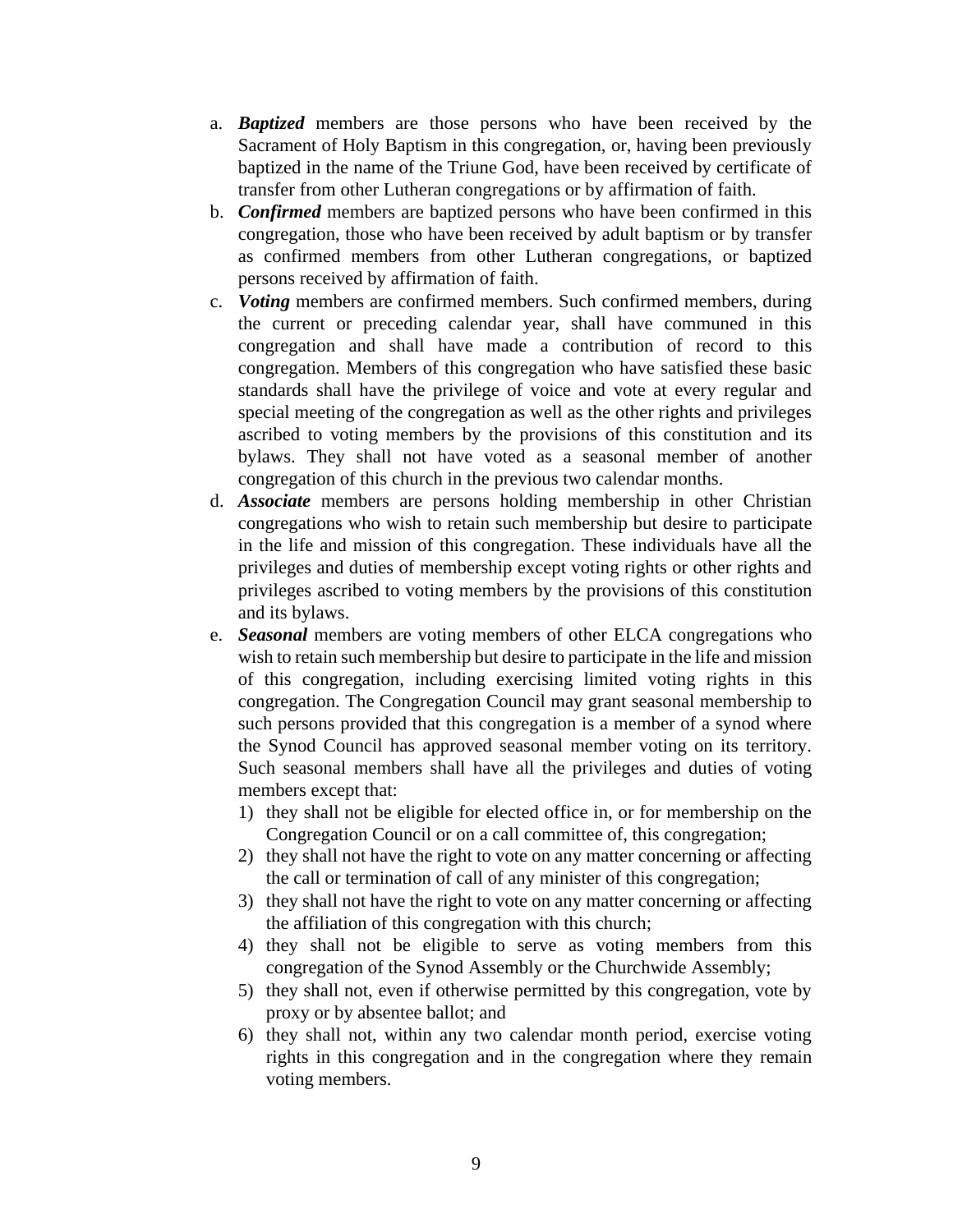- **\*C8.03.** All applications for confirmed membership shall be submitted to and shall require the approval of the Congregation Council.
- **\*C8.04.** It shall be the privilege and duty of members of this congregation to:
	- a. make regular use of the means of grace, both Word and sacraments;
	- b. live a Christian life in accordance with the Word of God and the teachings of the Lutheran church; and
	- c. support the work of this congregation, the synod, and the churchwide organization of the Evangelical Lutheran Church in America through contributions of their time, abilities, and financial support as biblical stewards.
- **\*C8.05.** Membership in this congregation shall be terminated by any of the following:
	- a. death;
	- b. resignation;
	- c. transfer or release;
	- d. disciplinary action in accordance with Chapter 20 of the constitution and bylaws of the Evangelical Lutheran Church in America; or
	- e. removal from the roll due to inactivity in accordance with the provisions of this constitution and its bylaws.

Such persons who have been removed from the roll of members shall remain persons for whom the Church has a continuing pastoral concern.

#### **Chapter 9.**

### **ROSTERED MINISTER**

- **\*C9.01.** Authority to call a pastor shall be in this congregation by at least a two-thirds vote of voting members present and voting at a meeting legally called for that purpose. Before a call is issued, the officers, or a committee elected by the Congregation Council to recommend the call, shall seek the advice and help of the bishop of the synod.
- **\*C9.02.** Only a member of the roster of Ministers of Word and Sacrament of the Evangelical Lutheran Church in America or a candidate for the roster of Ministers of Word and Sacrament who has been recommended for the congregation by the synodical bishop may be called as a pastor of this congregation.
- **\*C9.03.** Consistent with the faith and practice of the Evangelical Lutheran Church in America,
	- a. Every minister of Word and Sacrament shall:
		- 1) preach the Word;
		- 2) administer the sacraments;
		- 3) conduct public worship;
		- 4) provide pastoral care;
		- 5) seek out and encourage qualified persons to prepare for the ministry of the Gospel;
		- 6) impart knowledge of this church and its wider ministry though distribution of its communications and publications;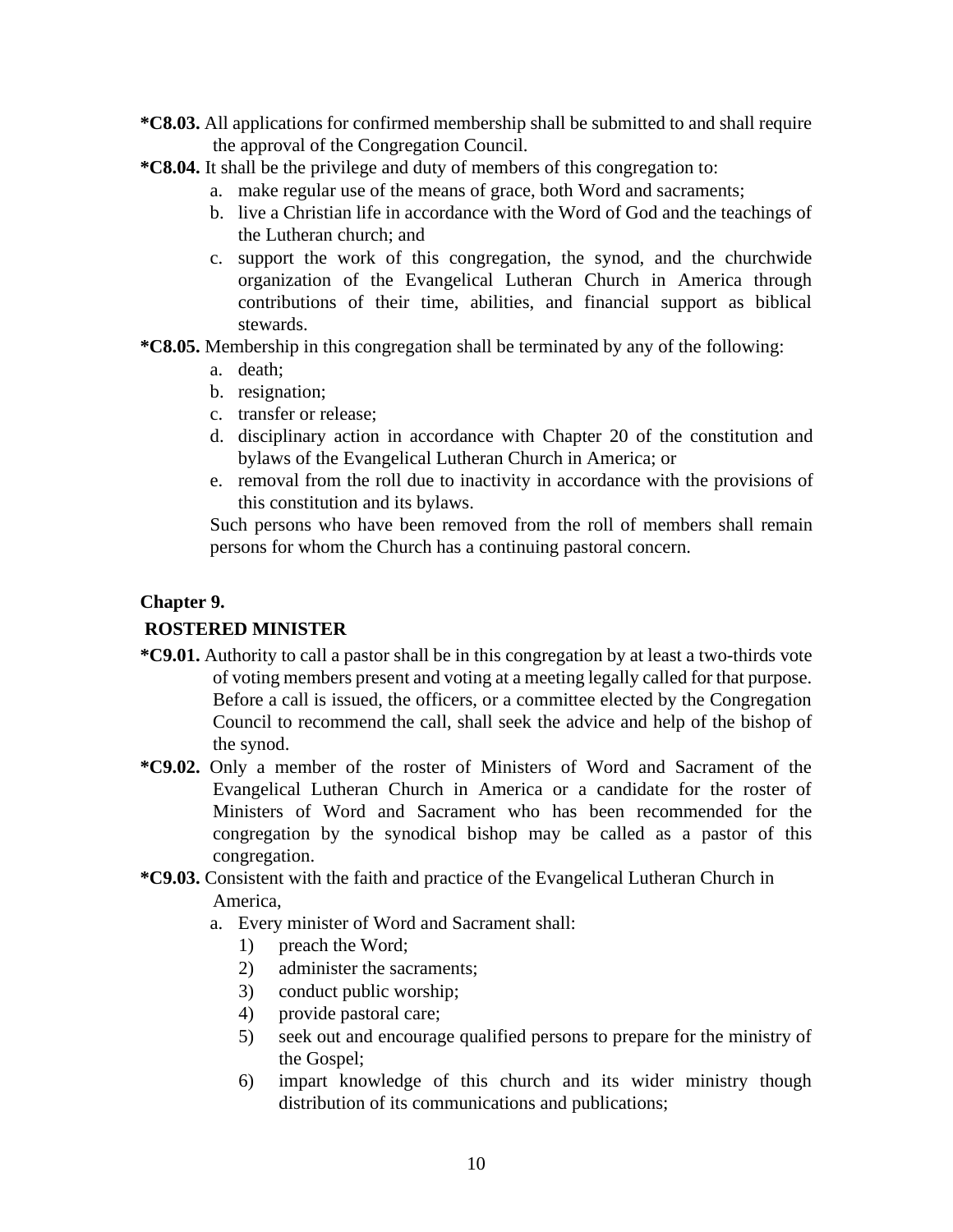- 7) witness to the Kingdom of God in the community, in the nation, and abroad; and
- 8) speak publicly to the world in solidarity with the poor and oppressed, calling for justice and proclaiming God's love for the world.
- b. Each pastor with a congregational call shall, within the congregation:
	- 1) offer instruction, confirm, marry, visit the sick and distressed, and bury the dead;
	- 2) relate to all schools and organizations of this congregation;
	- 3) install regularly elected members of the Congregation Council;
	- 4) with the council, administer discipline.
	- 5) endeavor to increase the support given by the congregation to the work of the ELCA churchwide organization and of the Rocky Mountain Synod of the ELCA; and
	- 6) encourage adherence to the conventual relationship with this church as expressed in the Constitution, Bylaws, and Continuing Resolutions of the Evangelical Lutheran Church in America.
- **\*C9.04.** The specific duties of the pastor, compensation, and other matters pertaining to the service of the pastor shall be included in a letter of call, which shall be attested by the bishop of the synod.
- **\*C9.05.** The provisions for termination of the mutual relationship between a minister of Word and Sacrament and this congregation shall be as follows:
	- a. The call of this congregation, when accepted by a pastor, shall constitute a continuing mutual relationship and commitment, which shall be terminated only by death or following consultation with the synodical bishop for the following reasons:
		- 1) mutual agreement to terminate the call or the completion of a call for a specific term;
		- 2) resignation of the pastor, which shall become effective, unless otherwise agreed, no later than 30 days after the date on which it was submitted;
		- 3) inability to conduct the pastoral office effectively in the congregations in view of local conditions.
		- 4) physical disability or mental incapacity of the pastor;
		- 5) suspension of the pastor through discipline for more than three months.
		- 6) resignation or removal of the pastor from the roster of Ministers of Word and Sacrament of this church;
		- 7) termination of the relationship between this church and the congregation;
		- 8) dissolution of the congregation or the termination of a parish arrangement, or
		- 9) suspension of the congregation through discipline for more than six months.
	- b. When allegations of physical disability or mental incapacity of the pastor under paragraph a.4 above, or ineffective conduct of the pastoral office under paragraph a.3 above have come to the attention of the bishop of the synod,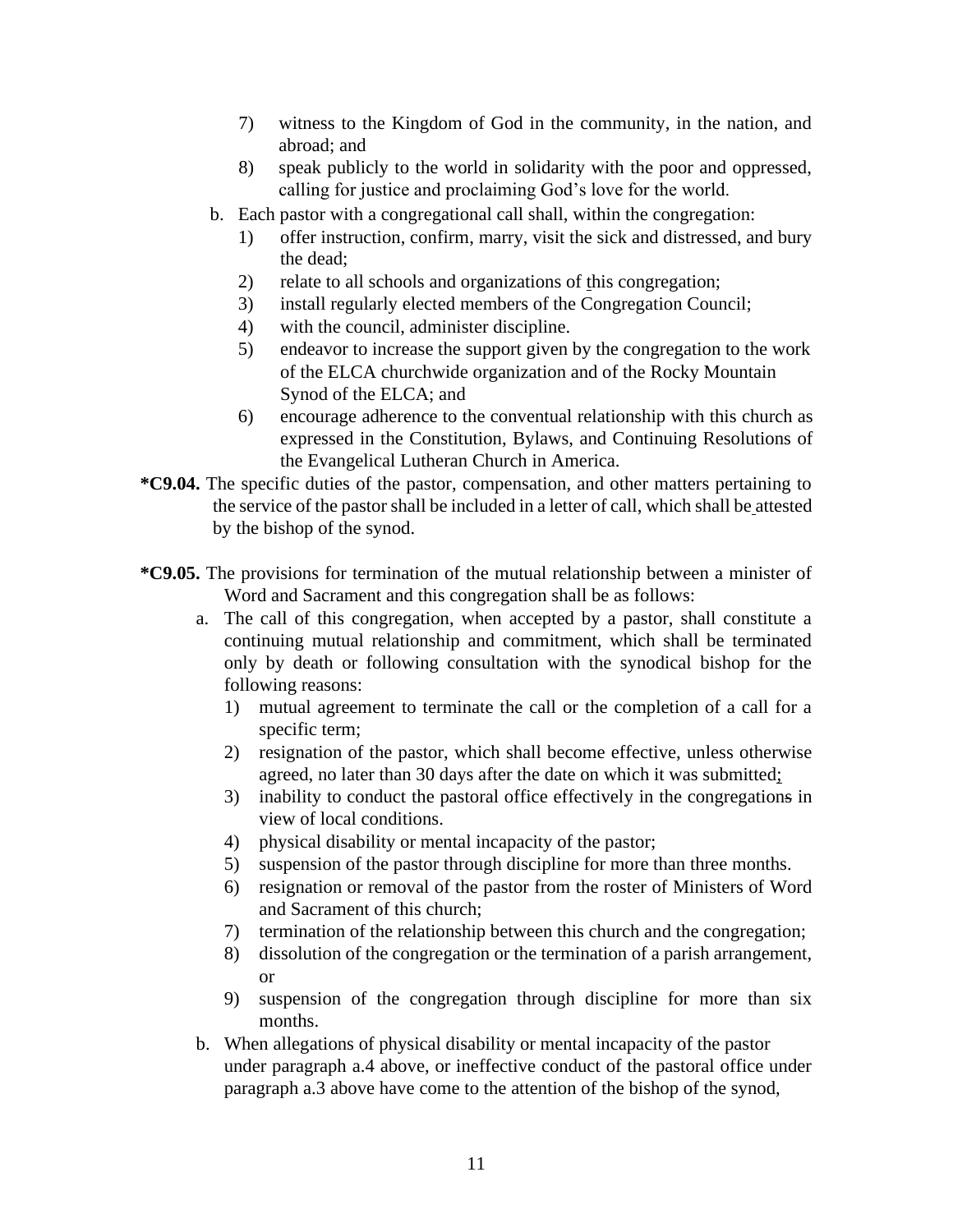- 1) the bishop in his or her sole discretion may investigate such conditions personally together with a committee of two rostered ministers and one layperson.
- 2) when such allegations have been brought to the synod's attention by an official recital of allegations by the Congregation Council or by a petition signed by at least one-third of the voting members of the congregation, the bishop personally shall investigate such conditions together with a committee of two rostered ministers and one layperson.
- c. In case of alleged physical disability or mental incapacity, under paragraph a.4 above, the bishop's committee shall obtain and document competent medical opinion concerning the pastor's condition. When disability or incapacity is evident to the committee, the bishop of the synod may declare the pastorate vacant. When the pastorate is declared vacant, the Synod Council shall list the pastor on the roster of Minister of Word and Sacrament as disabled. Upon removal of the disability and restoration of the pastor to health, the bishop shall take steps to enable the pastor to resume the ministry, either in the congregation last served or in another appropriate call.
- d. In the case of alleged local difficulties that imperil the effective functioning of the congregation under paragraph a.3 above, the bishop's committee shall endeavor to hear from all concerned persons, after which the bishop together with the committee shall present their recommendations first to the pastor and then to the congregation. The recommendations of the bishop's committee must address whether the pastor's call should come to an end and if so, may suggest appropriate severance arrangements. The committee may also propose other actions that should be undertaken by the congregation and by the pastor, if appropriate. If the pastor and congregation agree to carry out such recommendations, no further action need be taken by the synod.
- e. If either party fails to assent to the recommendations of the bishop's committee concerning the pastor's call, the congregation may dismiss the pastor only at a legally called meeting after consultation with the bishop, either (a) by a twothirds vote of the voting members present and voting where the bishop and the committee did not recommend termination of the call, or (b) by a majority vote of the voting members present and voting where the bishop and the committee recommended termination of the call.
- f. If, in the course of proceedings described in \*C9.05.d., the bishop's committee concludes that there may be grounds for discipline, the committee shall make recommendations concerning disciplinary action in accordance with the provisions of this church's constitution, bylaws, and continuing resolutions.
- \***C9.06.** At a time of pastoral vacancy, an interim pastor may be appointed by the bishop of the synod with the consent of this congregation or the Congregation Council.
- \***C9.07.** During the period of service, an interim pastor shall have the rights and duties in the congregation of a regularly called pastor and may delegate the same in part to a supply pastor with the consent of the bishop of the synod and this congregation or Congregation Council. The interim pastor and any ordained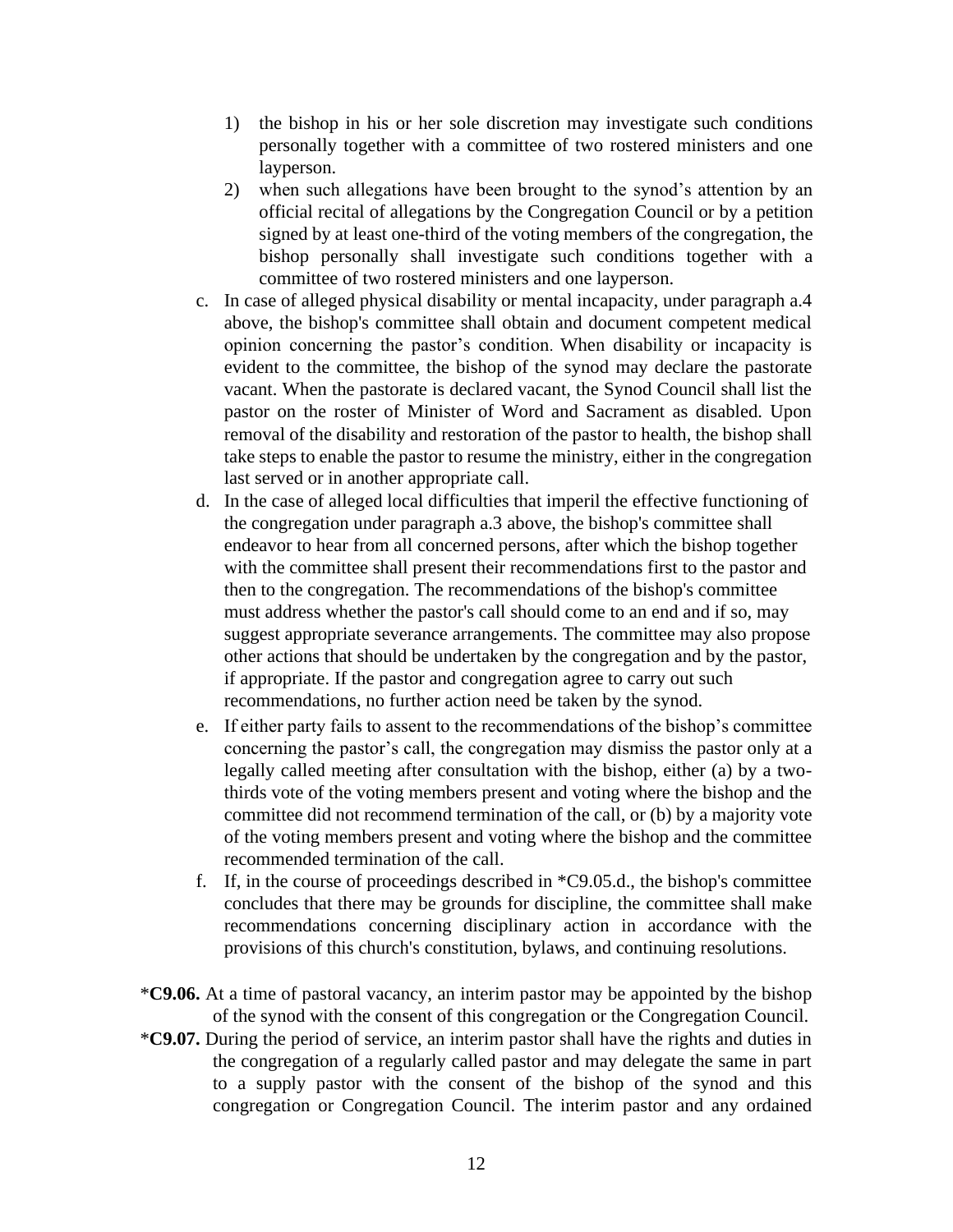pastor providing assistance shall refrain from exerting influence in the selection of a pastor.

- **\*C9.08.** This congregation shall make satisfactory settlement of all financial obligations to a former pastor before calling a successor. A pastor shall make satisfactory settlement of all financial obligations to this congregation before beginning service in a call to another congregation or employment in another ministry setting.
- **\*C9.09.** When a pastor is called to serve in company with another pastor or pastors, the privileges and responsibilities of each pastor shall be specified in documents to accompany the call and to be drafted in consultation involving the pastors, the Congregation Council, and the bishop of the synod. As occasion requires, the documents may be revised through a similar consultation.
- **\*C9.11.** With the approval of the bishop of the synod, the congregation may depart from \*C9.05.a. and call a pastor for a specific term. Details of such calls shall be in writing setting forth the purpose and conditions involved. Prior to the completion of a term, the bishop or a designated representative of the bishop shall meet with the pastor and representatives of the congregation for a review of the call. Such a call may also be terminated before its expiration in accordance with the provisions of \*C9.05.a.
- **\*C9.12.** The pastor of this congregation:
	- a. shall keep accurate parochial records of all baptisms, confirmations, marriages, burials, communicants, members received, members dismissed, or members excluded from the congregation;
	- b. shall submit a summary of such statistics annually to the synod; and
	- c. shall become a member of this congregation upon receipt and acceptance of the letter of call. In a parish of multiple congregations, the pastor shall hold membership in one of the congregations.
- **\*C9.13.** The pastor(s) shall submit a report of his or her ministry to the bishop of the synod at least 90 days prior to each regular meeting of the Synod Assembly.
- **\*C9.14.** The parochial records of this congregation shall be maintained by the pastor and shall remain the property of the congregation. The secretary of this congregation shall attest in writing to the bishop of this synod that such records have been placed in his or her hands in good order by a departing pastor before the installation of that pastor in another field of labor or the granting by the synod of retired status to the pastor.
- **C9.15.** Under special circumstances, subject to the approval of the synod bishop and the concurrence of this congregation, a minister of Word and Sacrament of a church body with which the Evangelical Lutheran Church in America officially has established a relationship of full communion may serve temporarily as pastor of this congregation under a contract between the congregation and the ordained minister in a form proposed by the synodical bishop and approved by the congregation.
- **\*C9.21.** Authority to call a minister of Word and Service shall be in this congregation by at least a two-thirds vote of voting members present and voting at a meeting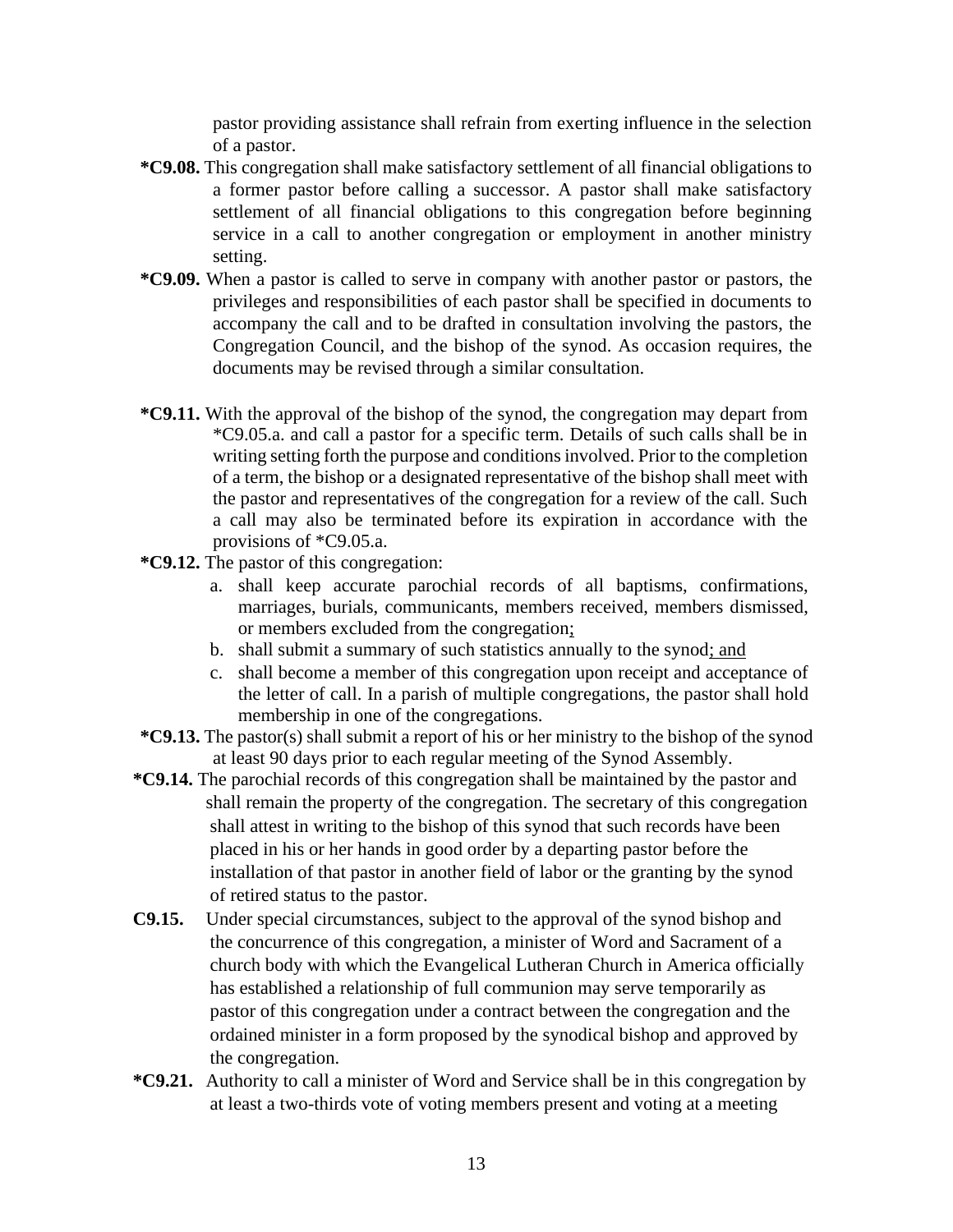legally called for that purpose. Before a call is issued, the officers, or a committee elected by the Congregation Council to recommend the call, shall seek the advice and help of the bishop of the synod.

- **\*C9.22.** Only a member of the roster of Ministers of Word and Service of the Evangelical Lutheran Church in America or a candidate for the roster of Ministers of Word and Service who has been recommended for this congregation by the synodical bishop may be called as a deacon of this congregation.
- **\*C9.23.** Consistent with the faith and practice of the Evangelical Lutheran Church in America, every minister of Word and Service shall:
	- a. Be rooted in the Word of God, for proclamation and service;
	- b. Advocate a prophetic diakonia that commits itself to risk-taking and innovative service on the frontiers of the Church's outreach, giving particular attention to the suffering places in God's world;
	- c. Speak publicly to the world in solidarity with the poor and oppressed, calling for justice and proclaiming God's love for the world, witnessing to the realm of God in the community, the nation, and abroad;
	- d. Equip the baptized for ministry in God's world that affirms the gifts of all people;
	- e. Encourage mutual relationships that invite participation and accompaniment of others in God's mission;
	- f. Practice stewardship that respects God's gift of time, talents, and resources;
	- g. Be grounded in a gathered community for ongoing diaconal formation;
	- h. Share knowledge of the ELCA and its wider ministry of the gospel and advocate for the work of all expressions of this church; and
	- i. Identify and encourage qualified persons to prepare for ministry of the gospel.
- **\*C9.24.** The specific duties of the deacon, compensation, and other matters pertaining to the service of the deacon shall be included in a letter of call, which shall be attested by the bishop of the synod.
- **\*C9.25.** The provisions for termination of the mutual relationship between a minister of Word and Service and a congregation shall be as follows:
	- a. The call of a congregation, when accepted by a deacon, shall constitute a continuing mutual relationship and commitment, which shall be terminated only by death or, following consultation with the synodical bishop, for the following reasons:
		- 1) mutual agreement to terminate the call or the completion of a call for a specific term;
		- 2) resignation of the deacon, which shall become effective, unless otherwise agreed, no later than 30 days after the date on which it was submitted;
		- 3) inability to conduct the ministry of Word and Service effectively in this congregation in view of local conditions;
		- 4) physical disability or mental incapacity of the deacon;
		- 5) suspension of the deacon through discipline for more than three months;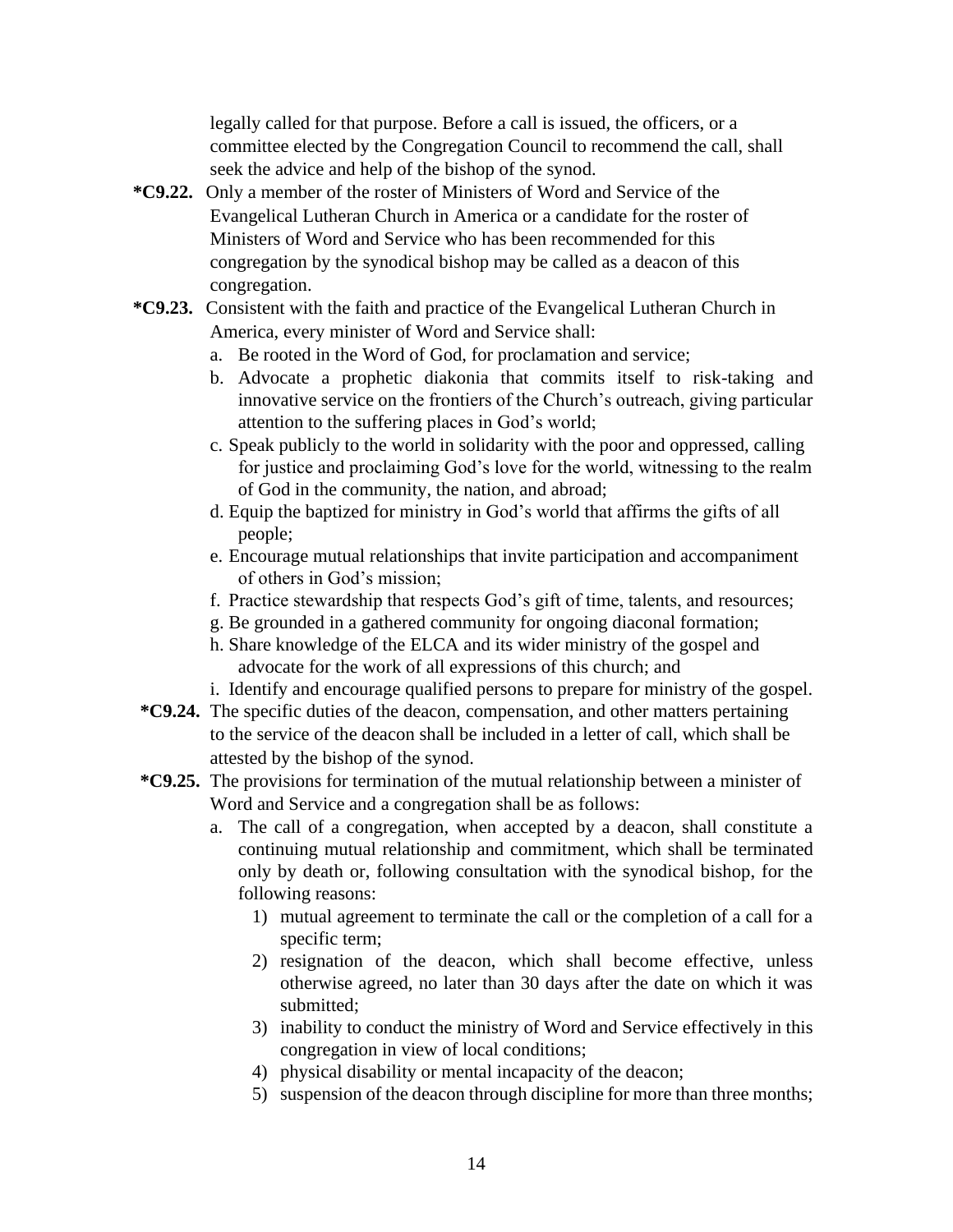- 6) resignation or removal of the deacon from the roster of Ministers of Word and Service of this church;
- 7) termination of the relationship between this church and this congregation;
- 8) dissolution of this congregation or the termination of a parish arrangement; or
- 9) suspension of this congregation through discipline for more than six months.
- b. When allegations of physical disability or mental incapacity of the deacon under paragraph a.4) above, or ineffective conduct of the office of minister of Word and Service under paragraph a.3) above, have come to the attention of the bishop of this synod,
	- 1) the bishop in his or her sole discretion may investigate such conditions personally together with a committee of two rostered ministers and one layperson, or
	- 2) when such allegations have been brought to the synod's attention by an official recital of allegations by the Congregation Council or by a petition signed by at least one-third of the voting members of this congregation, the bishop personally shall investigate such conditions together with a committee of two rostered ministers and one layperson.
- c. In case of alleged physical disability or mental incapacity under paragraph a.4 above, the bishop's committee shall obtain and document competent medical opinion concerning the deacon's condition. When a disability or incapacity is evident to the committee, the bishop of this synod may declare the position vacant. When the position is declared vacant, the Synod Council shall list the deacon on the roster of Ministers of Word and Service as disabled. Upon removal of the disability and the restoration of the deacon to health, the bishop shall take steps to enable the deacon to resume the ministry, either in the congregation last served or in another appropriate call.
- d. In the case of alleged local difficulties that imperil the effective functioning of this congregation under paragraph a.3) above, the bishop's committee shall endeavor to hear from all concerned persons, after which the bishop together with the committee shall present their recommendations first to the deacon and then to this congregation. The recommendations of the bishop's committee must address whether the deacon's call should come to an end and, if so, may suggest appropriate severance arrangements. The committee may also propose other actions that should be undertaken by this congregation and by the deacon, if appropriate. If the deacon and congregation agree to carry out such recommendations, no further action need be taken by the synod.
- e. If either party fails to assent to the recommendations of the bishop's committee concerning the deacon's call, this congregation may dismiss the deacon only at a legally called meeting after consultation with the bishop, either (a) by a two-thirds vote of the voting members present and voting where the bishop and the committee did not recommend termination of the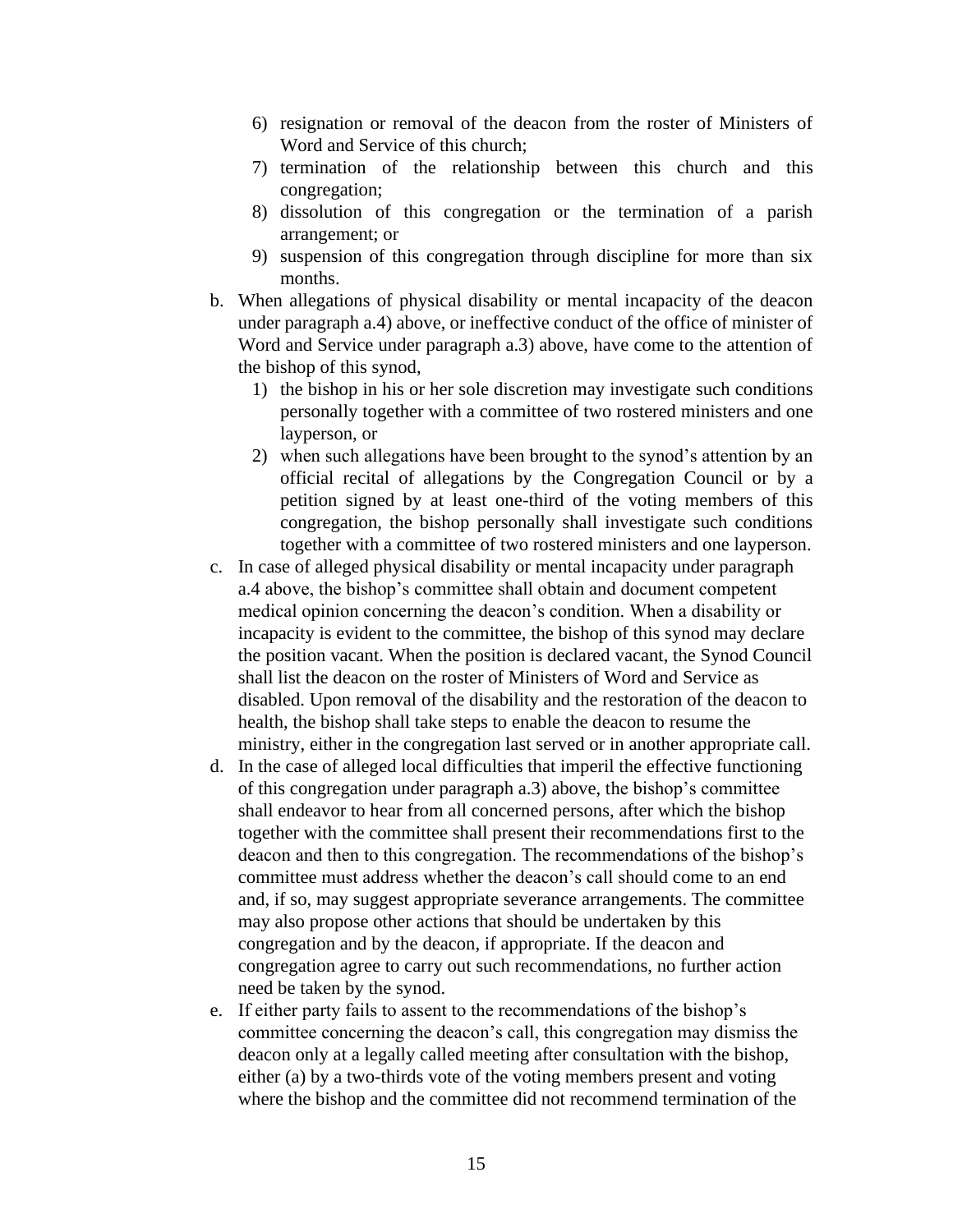call, or (b) by a majority vote of the voting members present and voting where the bishop and the committee recommended termination of the call.

- f. If, in the course of proceedings described in paragraph c. or paragraph d. above, the bishop's committee concludes that there may be grounds for discipline, the committee shall make recommendations concerning disciplinary action in accordance with the provisions of this church's constitution, bylaws, and continuing resolutions.
- **\*C9.26.** The congregation shall make satisfactory settlement of all financial obligations to a former deacon before calling a successor. A deacon shall make satisfactory settlement of all financial obligations to the congregation before beginning service in a call to another congregation or employment in another ministry setting.
- **\*C9.27.** When a deacon is called to serve in company with another rostered minister or other rostered ministers, the privileges and responsibilities of each rostered minister shall be specified in documents to accompany the call and to be drafted in consultation involving the rostered ministers, the Congregation Council, and the bishop of the synod. As occasion requires, the documents may be revised through a similar consultation.
- **\*C9.28.** With the approval of the bishop of the synod, this congregation may depart from \*C9.25.a. and call a deacon for a specific term. Details of such calls shall be in writing setting forth the purpose and conditions involved. Prior to the completion of a term, the bishop or a designated representative of the bishop shall meet with the deacon and representatives of this congregation for a review of the call. Such a call may also be terminated before its expiration in accordance with the provisions of \*C9.25.a.
- **\*C9.29.** The deacon shall become a member of this congregation upon receipt and acceptance of the letter of call. In a parish of multiple congregations, the deacon shall hold membership in one of the congregations.
- **\*C9.31.** The deacon(s) shall submit a report of his or her ministry to the bishop of the synod at least 90 days prior to each regular meeting of the Synod Assembly.

#### **Chapter 10.**

### **CONGREGATION MEETING**

- **C10.01.** The annual meeting of this congregation shall be held at a time specified in the bylaws.
- **C10.02.** A special Congregation Meeting may be called by the pastor, the Congregation Council, or the president of this congregation, and shall be called by the president of the congregation upon the written request of 10 percent of the voting members. The president of the Congregation Council shall call a special meeting upon request of the synodical bishop. The call for each special meeting shall specify the purpose for which it is to be held and no other business shall be transacted.
- **C10.03.** Notice of all meetings of this congregation shall be given at the services of worship on the preceding two consecutive Sundays and by mail or electronic means, as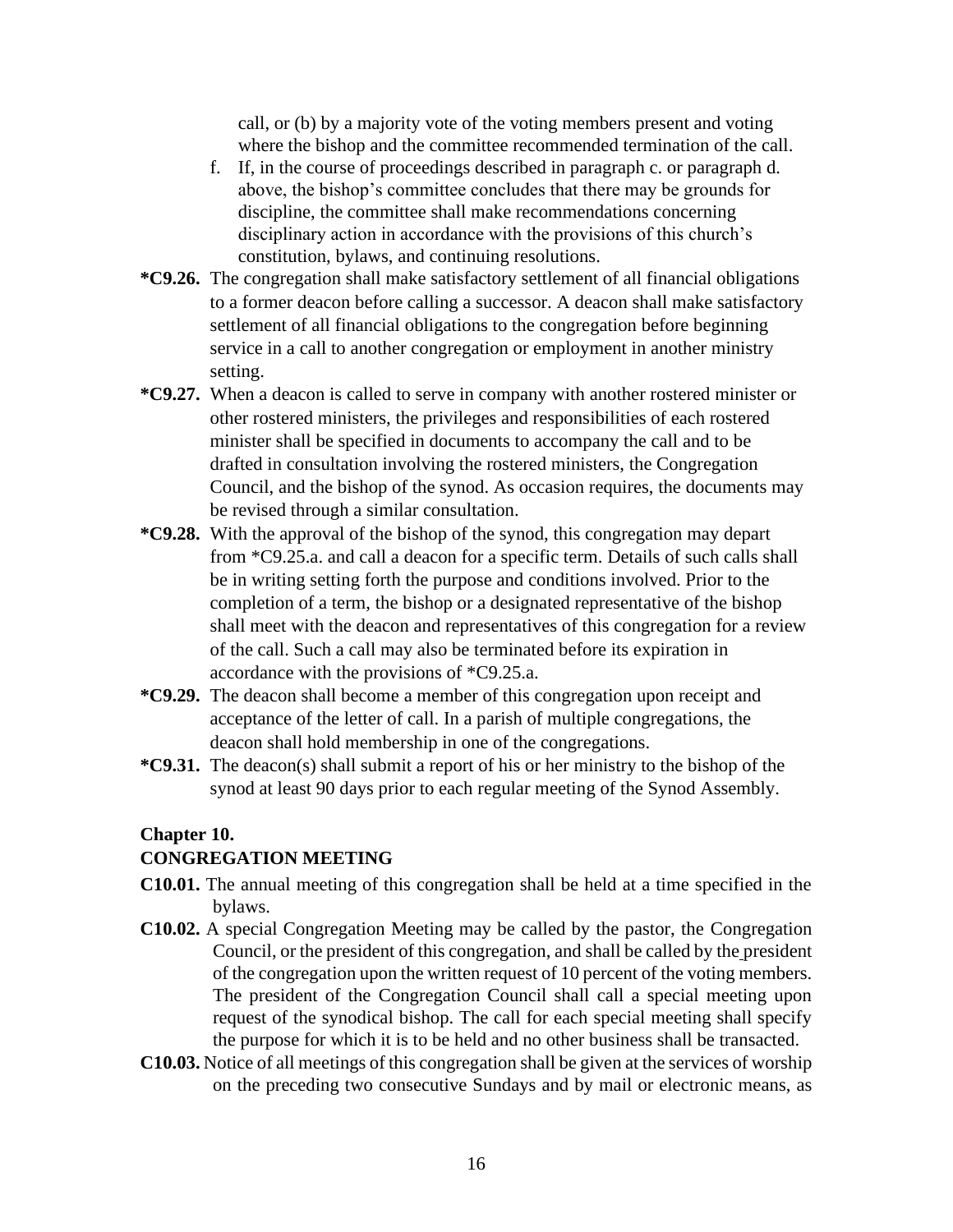permitted by state law, to all voting members at least 10 days in advance of the date of the meeting.

- **C10.04.** 10 percent of the voting members shall constitute a quorum.
- **C10.05.** Voting by proxy or by absentee ballot shall not be permitted.
- **C10.06.** All actions by the congregation shall be by majority vote of those voting members present and voting, except as otherwise provided in this constitution.
- **C10.07.** *Robert's Rules of Order*, latest edition, shall govern parliamentary procedure of all meetings of this congregation.
- **C10.08.** This congregation may hold meetings by remote communication, including electronically and by telephone conference, as long as there is an opportunity for simultaneous aural communication. To the extent permitted by state law, notice of all meetings may be provided electronically.

## **Chapter 11.**

### **OFFICERS**

- **C11.01.** The officers of this congregation shall be a president, vice president, secretary, and treasurer.
	- a. Duties of the officers shall be specified in the bylaws.
	- b. The officers shall be voting members of the congregation.
	- c. Officers of this congregation shall serve similar offices of the Congregation Council and shall be voting members of the Congregation Council.
	- d. If the Congregation Council elects its officers, the president, vice president, and secretary shall be selected from the elected membership of the Congregation Council. If the treasurer is not selected from the elected membership of the Congregation Council, the treasurer shall have voice but not vote at the meetings of the Congregation Council.
- **C11.02.** The congregation shall elect its officers and they shall be the officers of the congregation. The officers shall be elected by written ballot and shall serve for one year or until their successors are elected. Their terms shall begin at the close of the annual meeting at which they are elected.
- **C11.03.** No officer shall hold more than one office at a time. No elected officer shall be eligible to serve more than two consecutive terms in the same office. The treasurer shall be exempt from this restriction.

### **Chapter 12.**

### **CONGREGATION COUNCIL**

**C12.01.** The voting membership of the Congregation Council shall consist of the pastor(s), the officers of the congregation, and not more than fourteen or fewer than four members of the congregation Any voting member of the congregation may be elected, subject only to the limitation on the length of continuous service permitted in that office. A member's place on the Congregation Council shall be declared vacant if the member a) ceases to be a voting member of this congregation or b) is absent from four successive regular meetings of the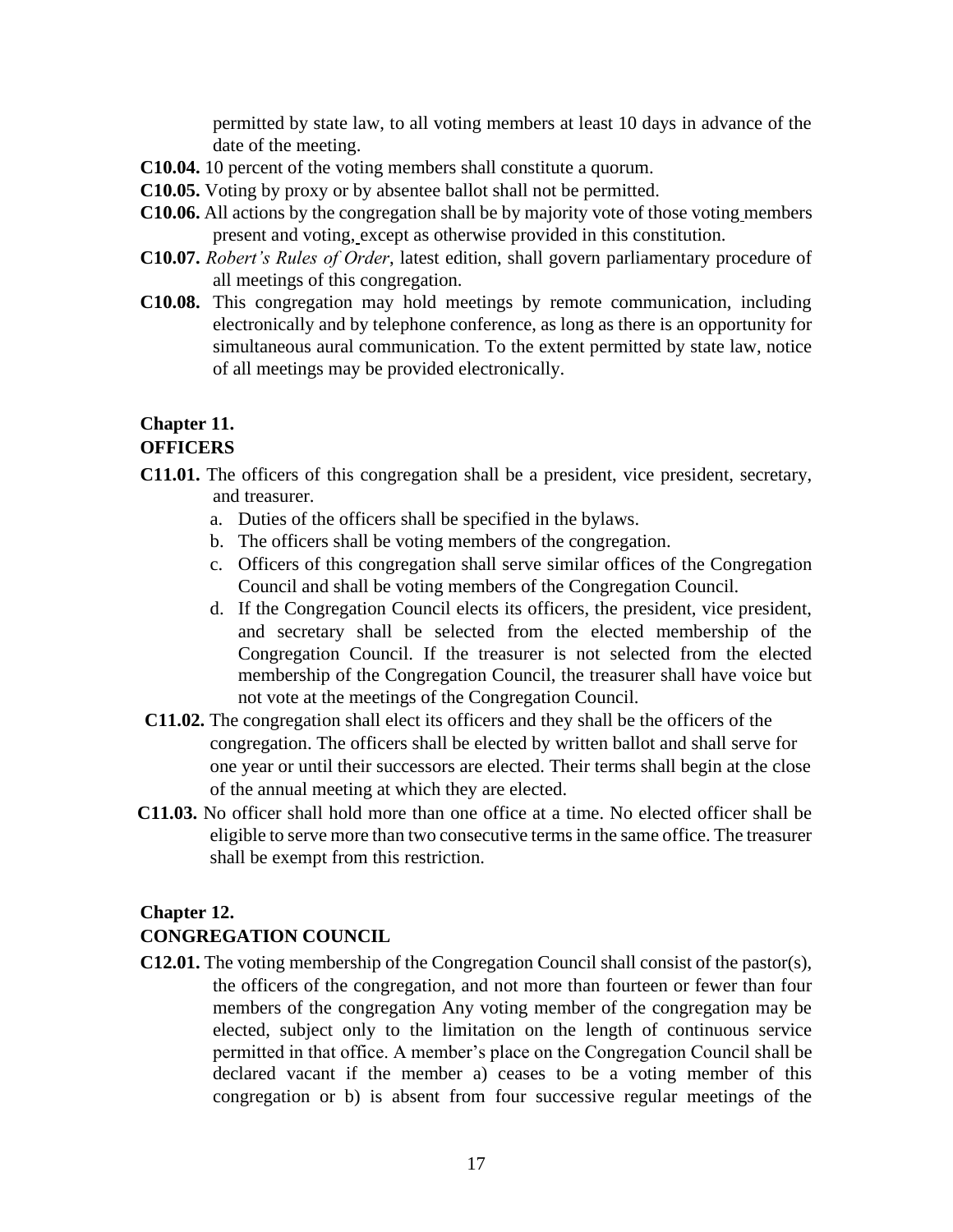Congregation Council without cause. Consistent with the laws of the state in which this congregation is incorporated, the congregation may adopt procedures for the removal of a member of the Congregation Council in other circumstances.

- **C12.02.** The members of the Congregation Council except the pastor(s) shall be elected by written ballot to serve for two years or until their successors are elected. Such members shall be eligible to serve no more than two full terms consecutively. Their terms shall begin at the close of the annual meeting at which they are elected.
- **C12.03.** Should a member's place on the Congregation Council be declared vacant, the Congregation Council shall elect, by majority vote, a successor until the next annual meeting.
- **C12.04.** The Congregation Council shall have general oversight of the life and activities of this congregation, and in particular its worship life, to the end that everything be done in accordance with the Word of God and the faith and practice of the Evangelical Lutheran Church in America. The duties of the Congregation Council shall include the following:
	- a. To lead this congregation in stating its mission, to do long-range planning, to set goals and priorities, and to evaluate its activities in light of its mission and goals.
	- b. To seek to involve all members of this congregation in worship, learning, witness, service, and support.
	- c. To oversee and provide for the administration of this congregation to enable it to fulfill its functions and perform its mission.
	- d. To maintain supportive relationships with the rostered minister(s) and staff and help them annually to evaluate the fulfillment of their calling, or employment.
	- e. To be examples individually and corporately of the style of life and ministry expected of all baptized persons.
	- f. To promote a congregational climate of peace and goodwill, and, as differences and conflicts arise, to endeavor to foster mutual understanding.
	- g. To arrange for pastoral service during the sickness or absence of the pastor.
	- h. To emphasize partnership with the synod and churchwide organization of the Evangelical Lutheran Church in America as well as cooperation with other congregations, both Lutheran and non-Lutheran, subject to established policies of the synod and the Evangelical Lutheran Church in America.
	- i. To recommend and encourage the use of program resources produced or approved by the Evangelical Lutheran Church in America.
	- j. To seek out and encourage qualified persons to prepare for the ministry of the Gospel.
- **C12.05.** The Congregation Council shall be responsible for the financial and property matters of this congregation.
	- a. The Congregation Council shall be the board of directors of this congregation, and as such shall be responsible for maintaining and protecting its property and the management of its business and fiscal affairs. It shall have the powers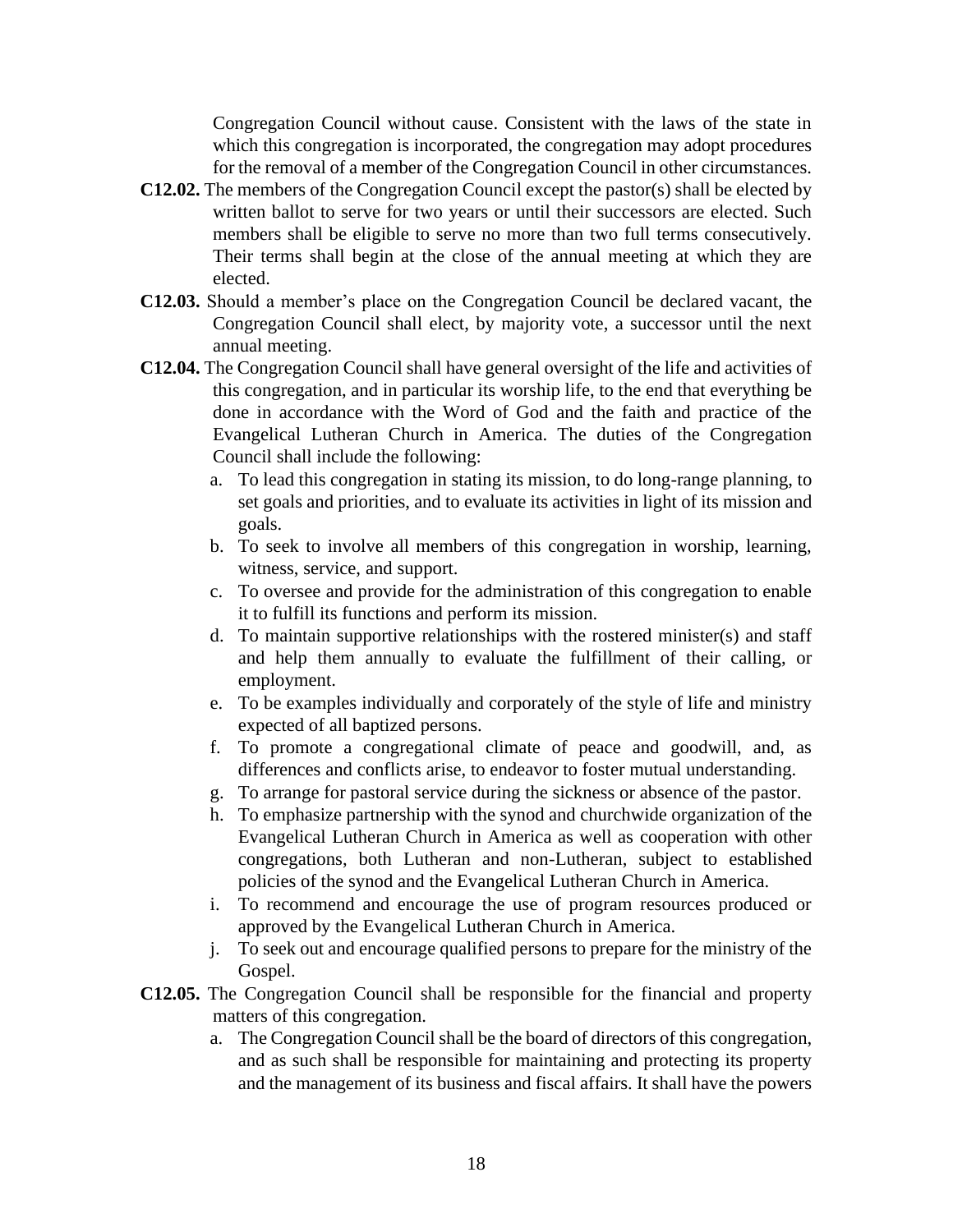and be subject to the obligations that pertain to such boards under the laws of the State of Colorado, except as otherwise provided herein.

- b. The Congregation Council shall not have the authority to buy, sell, or encumber real property unless specifically authorized to do so by a meeting of the congregation.
- c. The Congregation Council may enter into contracts of up to \$ 5,000 for items neither included in the budget nor provided for by restricted funds.
- d. The Congregation Council shall prepare an annual budget for adoption by this congregation, shall supervise the expenditure of funds in accordance therewith following its adoption, and may incur obligations up to \$5,000 in excess of the anticipated receipts only after approval by a Congregation Meeting. The budget shall include this congregation's full indicated share in support of the wider ministry being carried on in partnership with the synod and churchwide organization.
- e. The Congregation Council shall ascertain that the financial affairs of this congregation are being conducted efficiently, giving particular attention to the prompt payment of all obligations and to the regular forwarding of benevolence monies to the synodical treasurer.
- f. The Congregation Council shall be responsible for this congregation's investments and its total insurance program.
- g. Additional statements and policies regarding the annual budget shall appear in the bylaws and/or continuing resolutions.
- **C12.06.** The Congregation Council shall see that the provisions of this constitution and its bylaws and the continuing resolutions are carried out.
- **C12.07.** The Congregation Council shall provide for an annual review of the membership roster.
- **C12.08.** The Congregation Council shall be responsible for the employment and supervision of the salaried lay workers of this congregation. Nothing in this provision shall be deemed to affect the congregation's responsibility for the call, terms of call, or termination of call of any employees who are on a roster of this church.
- **C12.09.** The Congregation Council shall submit a comprehensive report to this congregation at the annual meeting.
- **C12.11.** The Congregation Council shall normally meet once a month. Special meetings may be called by the pastor or the president, and shall be called by the president at the request of at least one-half of its members. Notice of each special meeting shall be given to all who are entitled to be present.
- **C12.12.** A quorum for the transaction of business shall consist of a majority of the members of the Congregation Council, including the pastor or interim pastor, except when the pastor or interim pastor requests or consents to be absent and has given prior approval to the agenda for a particular regular or special meeting, which shall be the only business considered at that meeting. Chronic or repeated absence of the pastor or interim pastor who has refused approval of the agenda of a subsequent regular or special meeting shall not preclude action by the Congregation Council, following consultation with the synodical bishop.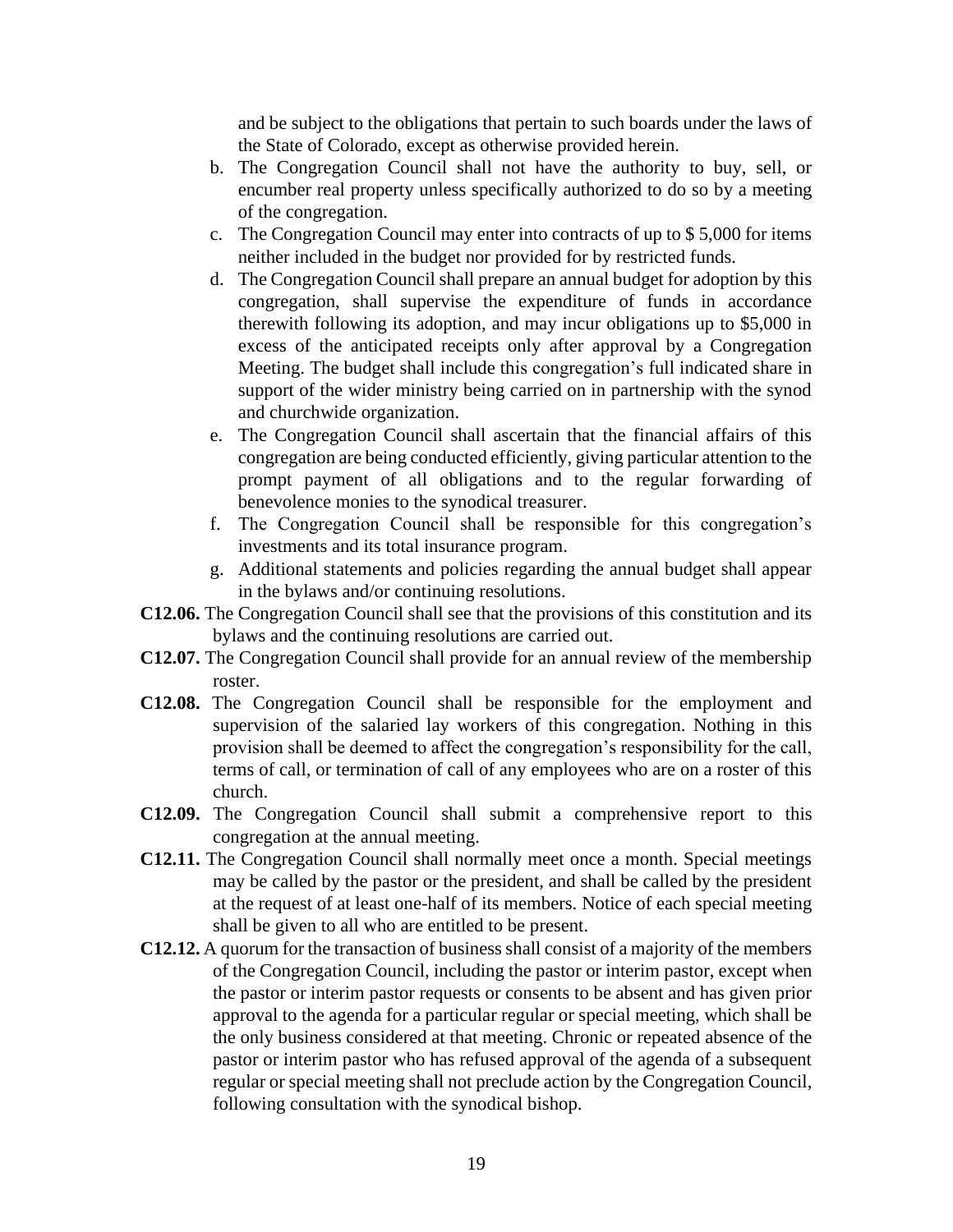**C12.13** The Congregation Council and its committees may hold meetings by remote communication, including electronically and by telephone conference, and, to the extent permitted by state law, notice of all meetings may be provided electronically.

#### **Chapter 13.**

#### **CONGREGATION COMMITTEES**

- **C13.01.** The officers of this congregation and the pastor shall constitute the *Executive Committee*.
- **C13.02.** A *Nominating Committee* of four voting members of this congregation, one of whom, if possible, shall be outgoing members of the Congregation Council, shall be elected at the annual meeting for a term of one year. Members of the Nominating Committee are not eligible for consecutive reelection.
- **C13.03.** An *Audit Committee* of two voting members shall be elected by the Congregation Council. Audit Committee members shall not be members of the Congregation Council. Term of office shall be three years, with one member elected each year. Members shall be eligible for re-election.
- **C13.04.** *Mutual Ministry Committee* (s) (in the absence of a mutual ministry committee, the duties shall be fulfilled by the executive committee) shall be appointed jointly by the president and the rostered minister. Term of office shall be two years, with three members to be appointed each successive year.
- **C13.05.** When a pastoral vacancy occurs, a *Call Committee* of seven voting members shall be elected by the Congregation Council. Term of office will terminate upon installation of the newly called pastor.
- **C13.06.** Other committees of this congregation may be formed, as the need arises, by decision of the Congregation Council.
- **C13.07.** Duties of committees of this congregation shall be specified in the bylaws and/or continuing resolutions.
- **C13.08.** The pastor of this congregation shall be *ex officio* a member of all committees and boards of the congregation. The president of this congregation shall be *ex officio* a member of all committees and boards of the congregation, except the Nominating Committee.

#### **Chapter 14.**

#### **ORGANIZATIONS WITHIN THE CONGREGATION**

- **C14.01.** All organizations within this congregation shall exist to aid it in ministering to the members of this congregation and to all persons who can be reached with the Gospel of Christ. As outgrowths and expressions of this congregation's life, the organizations are subject to its oversight and direction. This congregation at its meeting shall determine their policies, guide their activities, and receive reports concerning their membership, work, and finances.
- **C14.02.** Special interest groups, other than those of the official organizations of the Evangelical Lutheran Church in America, may be organized only after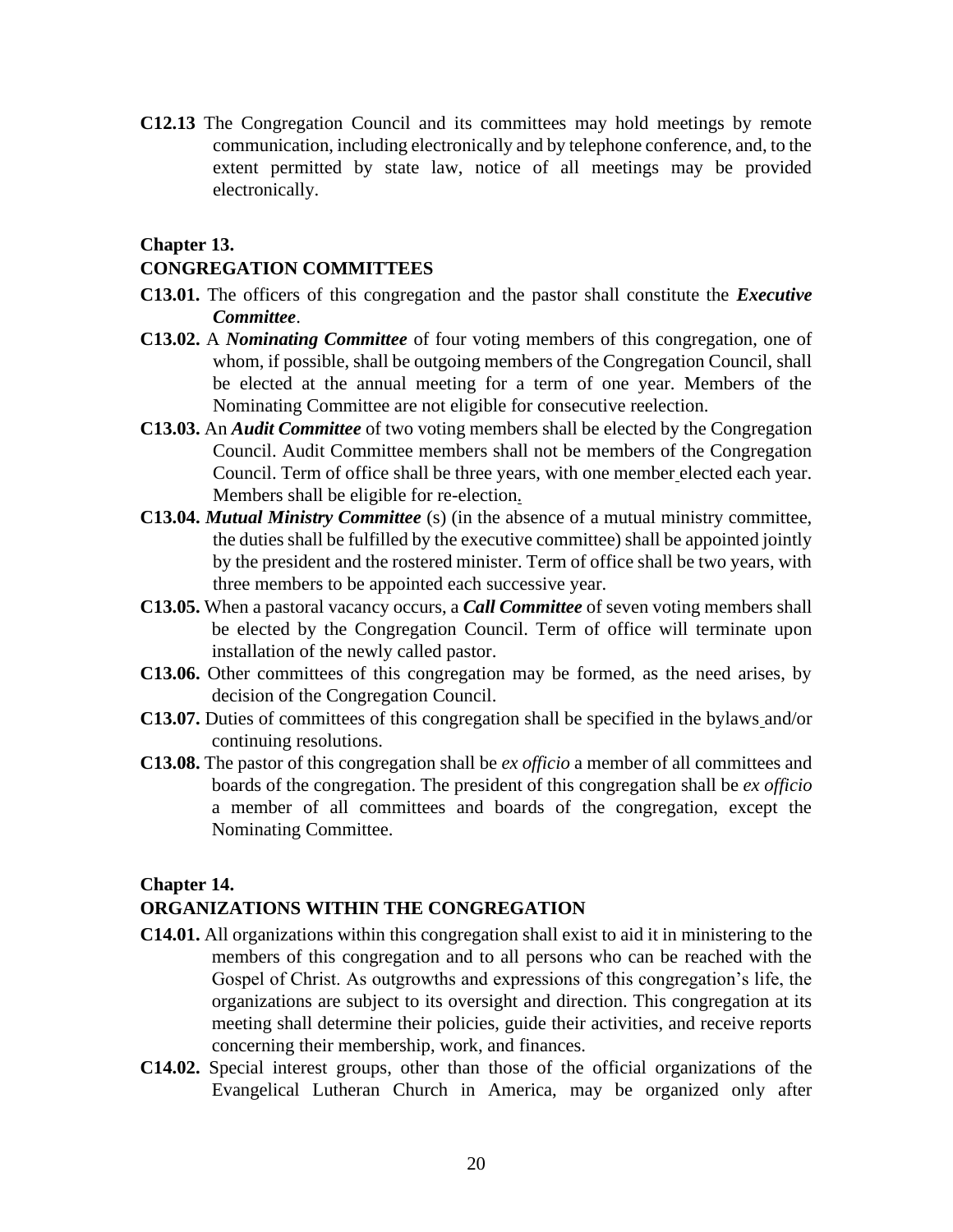authorization has been given by the Congregation Council and specified in a continuing resolution.

### **Chapter 15. DISCIPLINE OF MEMBERS AND ADJUDICATION**

- **\*C15.01.** Persistent and public denial of the Christian faith, willful or criminal conduct grossly unbecoming a member of the Church of Christ, continual and intentional interference with the ministry of the congregation, or willful and repeated harassment or defamation of member(s) of the congregation is sufficient cause for discipline of a member. Prior to disciplinary action, reconciliation and repentance will be attempted following Matthew 18:15-17, proceeding through these successive steps, as necessary: a) private counsel and admonition by the pastor. b) censure and admonition by the pastor in the presence of two or three witnesses, c) written referral of the matter by the Congregation Council to the vice president of the synod, who will refer it to a consultation panel drawn from the Consultation Committee of the synod, and d) written referral of the matter by the consultation panel to the Committee on Discipline of the synod. If, for any reason, the pastor is unable to administer the admonitions required by paragraphs a and b. hereof, those steps may be performed by another pastor chosen by the Executive Committee of the Congregation Council.
- **\*C15.02.** The process for discipline of a member of the congregation shall be governed as prescribed by the chapter on discipline in the *Constitution, Bylaws, and continuing Resolutions of the Evangelical Lutheran Church in America.* If the counseling, censure, and admonitions pursuant to C.15.01 do not result in repentance and amendment of life, charges against the accused member(s) that are specific and in writing may be prepared by the Congregation Council, signed and submitted to the vice president of the synod. The vice president shall select from the synod's Consultation Committee a panel of five members (three lay persons and two ministers of Word and Sacrament). A copy of the written charges shall be provided to the consultation panel and the accused member(s).

The consultation panel, after requesting a written reply to the charges from the accused member(s), shall consider the matter and seek a resolution by means of investigation, consultation, mediation, or whatever other means may seem appropriate. The panel's efforts to reach a mutually agreeable resolution shall continue for no more than 45 days after the matter is submitted to it.

**\*C15.03.** If the consultation panel fails to resolve the matter, that panel shall refer the case in writing, including the written charges and the accused member's reply, to the Committee on Discipline of the synod for a hearing. A copy of the panel's written referral shall be delivered to the vice president of the synod, the Congregation Council, and the accused member(s) at the same time it is sent to the Committee on Discipline of the synod. The Executive Committee of the Synod Council shall then select six members from the Committee on Discipline to decide the case and shall appoint a member of the Synod Council to preside as nonvoting chair. Those six members plus the nonvoting chair comprise the discipline hearing panel for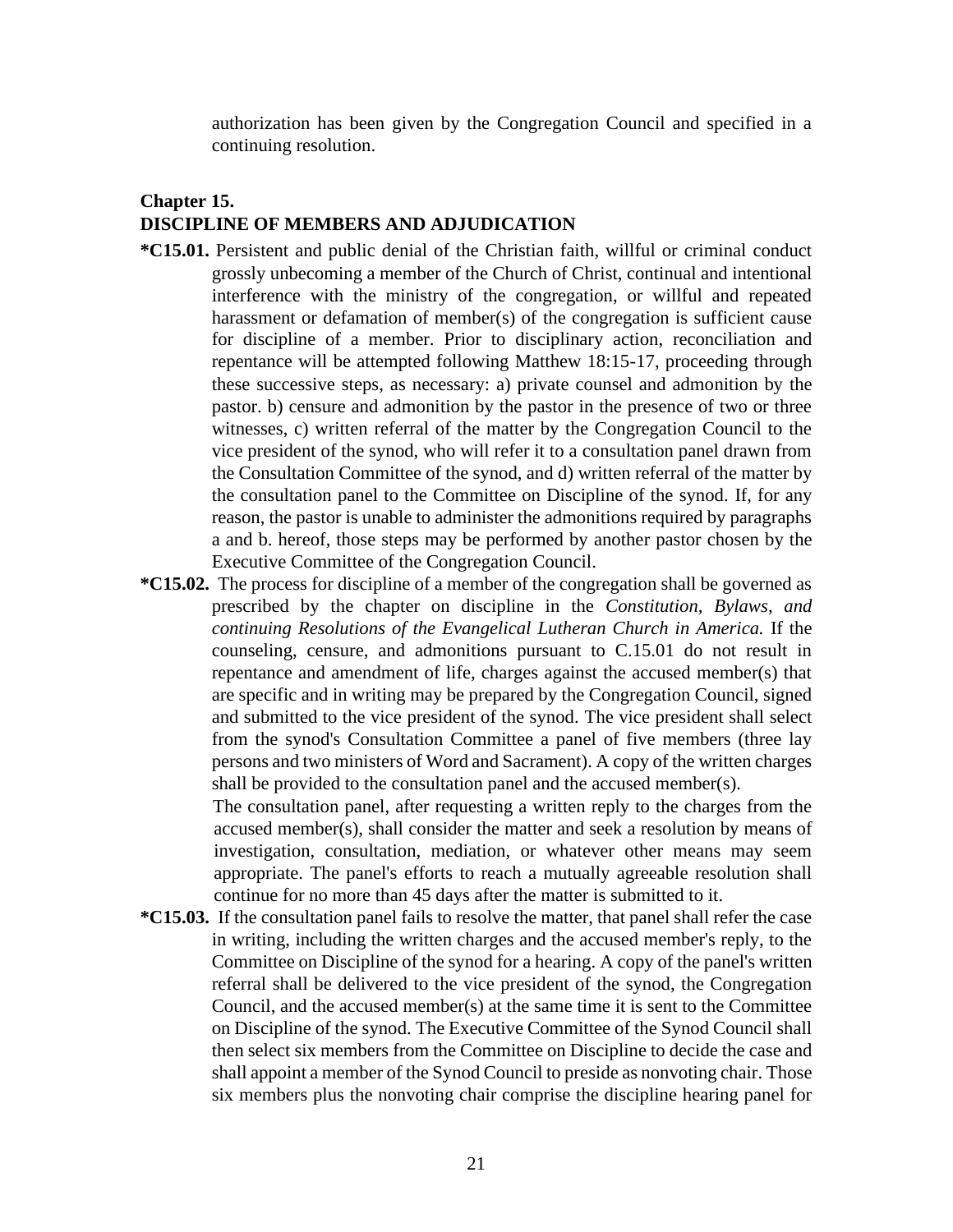deciding the case. The Congregation Council and the accused member(s) are the parties to the case.

- **\*C15.04.** The discipline hearing panel shall commence and conduct the disciplinary hearing in accordance with the provisions governing discipline of congregation members prescribed in the *Constitution, Bylaws, and Continuing Resolutions of the Evangelical Lutheran Church in America.*
- **\*C15.05.** By the vote of at least two-thirds of the members of the discipline hearing panel who are present and voting, one of the following disciplinary sanctions can be imposed:
	- a. suspension from the privileges of congregation membership for a designated period of time;
	- b. suspension from the privileges of congregation membership until the pastor and Congregation Council receive evidence, satisfactory to them, of repentance and amendment of life;
	- c. termination of membership in the congregation; or
	- d. termination of membership in the congregation and exclusion from church property and from all congregation activities.
- **\*C15.06.** The written decision of the discipline hearing panel shall be sent to the vice president of the synod, the accused member(s) and the Congregation Council as required by the *Constitution, Bylaws, and Continuing Resolutions of the Evangelical Lutheran Church in America.* The decision of the discipline hearing panel shall be implemented by the Congregation Council and recorded in the minutes of the next council meeting.
- **\*C15.07.** No member of the congregation shall be subject to discipline a second time for offenses that a discipline hearing panel has heard previously and decided pursuant to this chapter.

### **\*C15.10. Adjudication**

**\*C15.11.** When there is disagreement between or among factions within this congregation on a substantive issue that cannot be resolved by the parties, members of this congregation may petition the synod bishop for consultation after informing the president of the Congregation of their intent to do so. The synod bishop shall seek a timely resolution to the dispute. If the issue relates directly to the pastor, the bishop may begin the process in S14.18.d. In all other matters, if the bishop's consultation fails to resolve the issue(s), the bishop shall refer the matter to the Consultation Committee of the synod, which shall undertake efforts to find and appropriate solution. If the Consultation Committee's efforts fail to resolve the dispute, the entire matter shall be referred to the Synod Council for adjudication by whatever process the Council deems necessary. The Synod Council's decision shall be final.

### **Chapter 16. AMENDMENTS**

**\*C16.01.** Unless provision \*C16.04. is applicable, those sections of this constitution that are not required, in accord with the *Model Constitution for Congregations of the*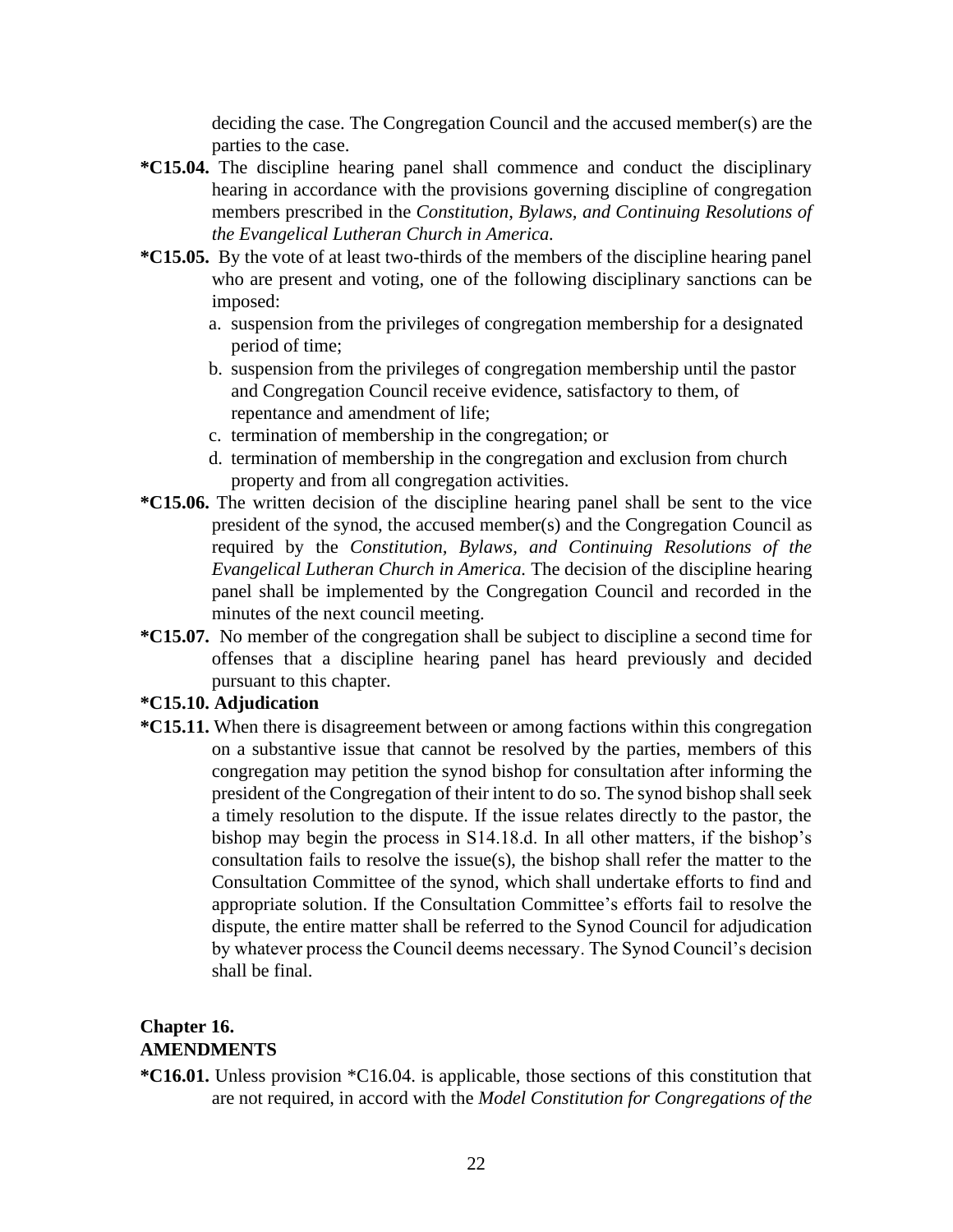*Evangelical Lutheran Church in America*, may be amended in the following manner. Amendments may be proposed by at least five voting members or by the Congregation Council. Proposals must be filed in writing with the Congregation Council 60 days before formal consideration by this congregation at a regular or special Congregation Meeting called for that purpose. The Congregation Council shall notify the congregation's members of the proposal together with the council's recommendations at least 30 days in advance of the meeting. Notification may take place by mail or electronic means, as permitted by state law.

- **\*C16.02.** An amendment to this constitution, proposed under \*C16.01., shall:
	- a. be approved at a legally called Congregation Meeting according to this constitution by a majority vote of those voting members present and voting;
	- b. be ratified without change at the next annual meeting by a two-thirds vote of those voting members present and voting; and
	- c. have the effective date included in the resolution and noted in the constitution.
- **\*C16.03.** Any amendments to this constitution that result from the processes provided in \*C16.01. and \*C16.02. shall be sent by the secretary of this congregation to the synod. The synod shall notify the congregation of its decision to approve or disapprove the proposed changes; the changes shall go into effect upon notification that the synod has approved them.
- **\*C16.04.** This constitution may be amended to bring any section into conformity with a section or sections, either required or not required, of the Model Constitution for Congregations of the Evangelical Lutheran Church in America—as most recently amended by the Churchwide Assembly by a majority vote of those voting members present and voting at any legally called meeting of the congregation without presentation at a prior meeting of the congregation, provided that the Congregation Council has submitted by mail or electronic means, as permitted by state law, notice to the congregation of such an amendment or amendments, together with the council's recommendations, at least 30 days prior to the meeting. Upon the request of at least two (2) voting members of the congregation, the Congregation Council shall submit such notice. Following the adoption of an amendment, the secretary of the congregation shall submit a copy thereof to the synod. Such provisions shall become effective immediately following a vote of approval.

### **Chapter 17.**

#### **BYLAWS**

- **\*C17.01.** This congregation may adopt bylaws. No bylaw may conflict with this constitution.
- **\*C17.02.** Bylaws may be adopted or amended at any legally called meeting of this congregation with a quorum present by a two-thirds vote of those voting members present and voting.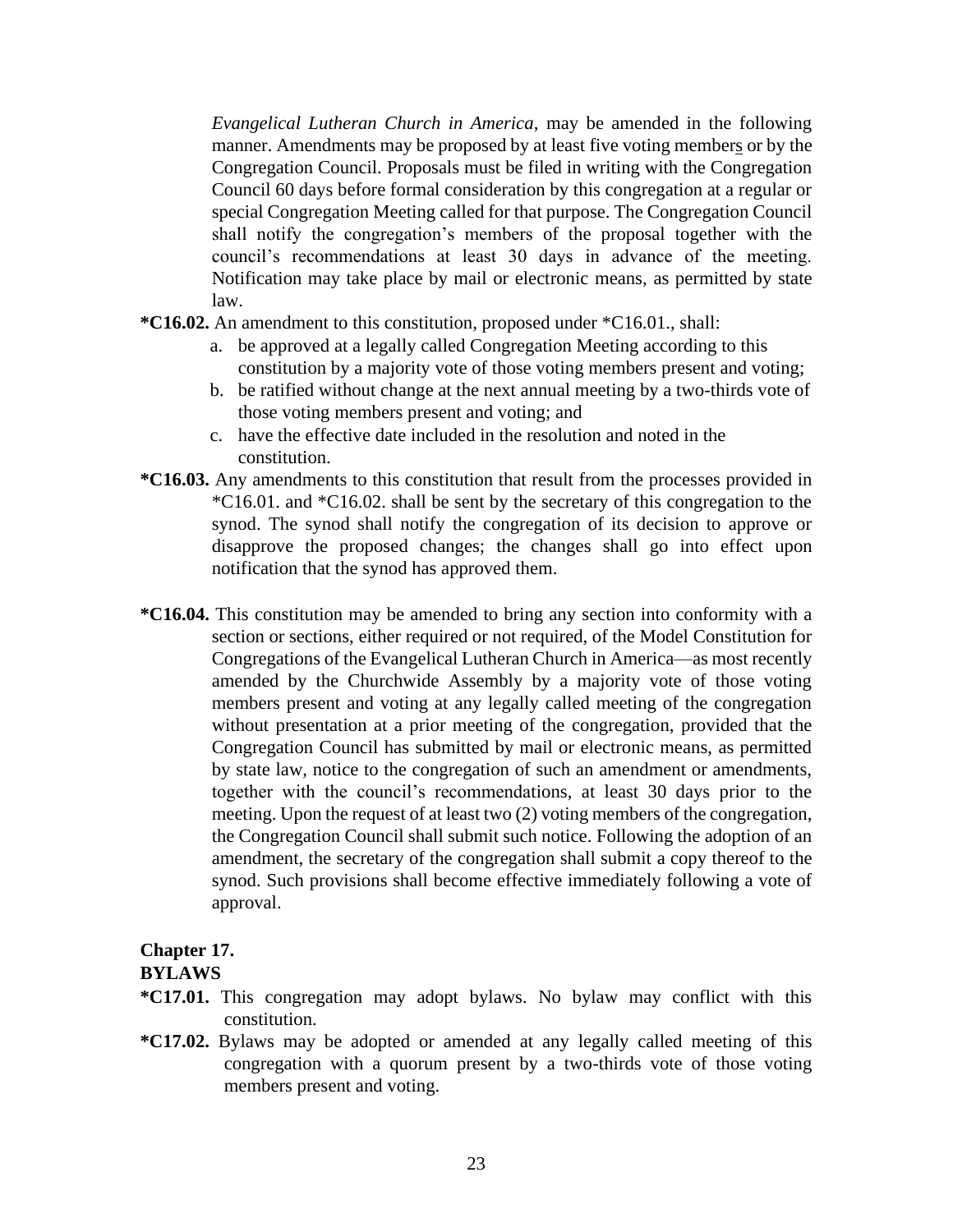- **\*C17.03.** Changes to the bylaws may be proposed by any voting member, provided that such additions or amendments be submitted in writing to the Congregation Council at least 60 days before a regular or special Congregation Meeting called for that purpose. The Congregation Council shall notify this congregation's members of the proposal with the council's recommendations at least 30 days in advance of the Congregation Meeting. Notification may take place by mail or electronic means, as permitted by state law.
- **\*C17.04.** Approved changes to the bylaws shall be sent by the secretary of this congregation to the synod.

#### **Chapter 18.**

### **CONTINUING RESOLUTIONS**

- **\*C18.01.** The congregation in a legally called meeting or the Congregation Council may enact continuing resolutions. Such continuing resolutions may not conflict with the constitution or bylaws of this congregation.
- **\*C18.02.** Continuing resolutions shall be enacted or amended by a majority vote of a meeting of the congregation or a two-thirds vote of all voting members of the Congregation Council.
- **\*C18.03.** Adopted or amended continuing resolutions shall be sent by the secretary of this congregation to the synod.

#### **\*Chapter 19. INDEMNIFICATION**

**\*C19.01.** Consistent with the provisions of the laws under which this congregation is incorporated, this congregation may adopt provisions providing indemnification for each person who, by reason of the fact that such person is or was a Congregation Council member, officer, employee, agent, or other, was or is threatened to be made a party to any threatened, pending, or completed civil, criminal, administrative, arbitration, or investigative proceeding.

Adopted by Congregation January 27, 2019

Ratification of amendments \_\_\_September 15, 2019\_\_\_\_\_\_\_\_\_\_\_\_\_\_\_\_\_\_\_\_\_\_\_\_\_\_\_\_\_\_\_\_

Approval of amendments by synod May 1, 2019 \_\_\_\_\_\_\_\_\_\_\_\_\_\_\_\_\_\_\_\_\_\_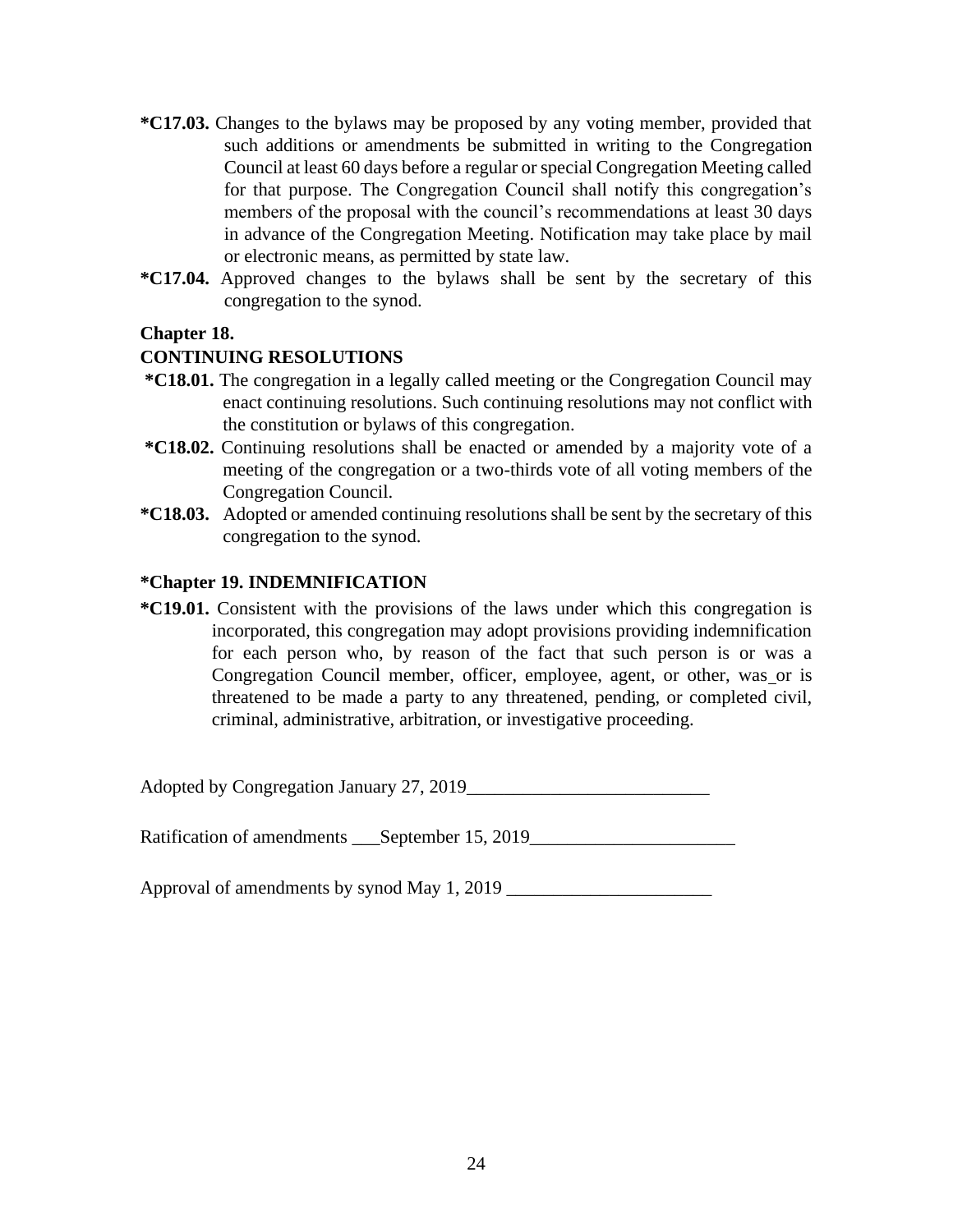### **BYLAWS for BETHLEHEM EVANGELICAL LUTHERAN CONGREGATION LONGMONT, COLORADO AS REVISED AND AMENDED JANUARY, 27 2019 Approved at the Annual Congregation Meeting January 27, 2019**

### **Part 1 COMMUNION PARTICIPATION**

\*C.4.03.a.01 Bethlehem Lutheran Church has an open communion policy. All are welcome to the Lord's Table of grace. We see this sacrament as being an unconditional gift from God. It is not dependent on a person's age or understanding or membership in the church.

### **Part 2** MEMBERSHIP

- \*C.8.02.a.01 Children, one or both of whose parents or guardians are members of this congregation, shall, upon receiving Christian Baptism, be received as baptized members of this congregation.
- \*C8.02.a.02 The baptism of children, neither of whose parents or guardians are members of this congregation, shall be, upon Christian Baptism, duly recorded as a ministerial act performed under the auspices of this congregation. Bethlehem will stay in touch with the family for 2 years through educational materials that encourage them to seek membership in a local congregation.
- \*C8.02.a.03 Children, baptized in other congregations, shall be received as baptized members of this congregation upon admission of one or both parents or guardians to membership, or by consent of one or both parents or guardians, or by action of the Council.
- \*C.8.02.a.04 Unbaptized adults who have received instruction and have given evidence of having an adequate understanding and acceptance of the teachings of the Word of God as confessed by the Lutheran Church, shall, upon confession of faith and Christian Baptism duly recorded as a ministerial act performed under the auspices of this congregation, be received as baptized members of this congregation.
- \*C.8.03.01 Baptized adults, not previously members of the congregation, who have received instruction and have given evidence of having adequate understanding and acceptance of the teachings of the Word of God as confessed by the Lutheran Church, shall be admitted to confirmed membership through affirmation of baptism.
- \*C.8.03.02 However, adults received as baptized members according to the provisions of Section B2.01.04 of this part of the bylaws shall be recognized as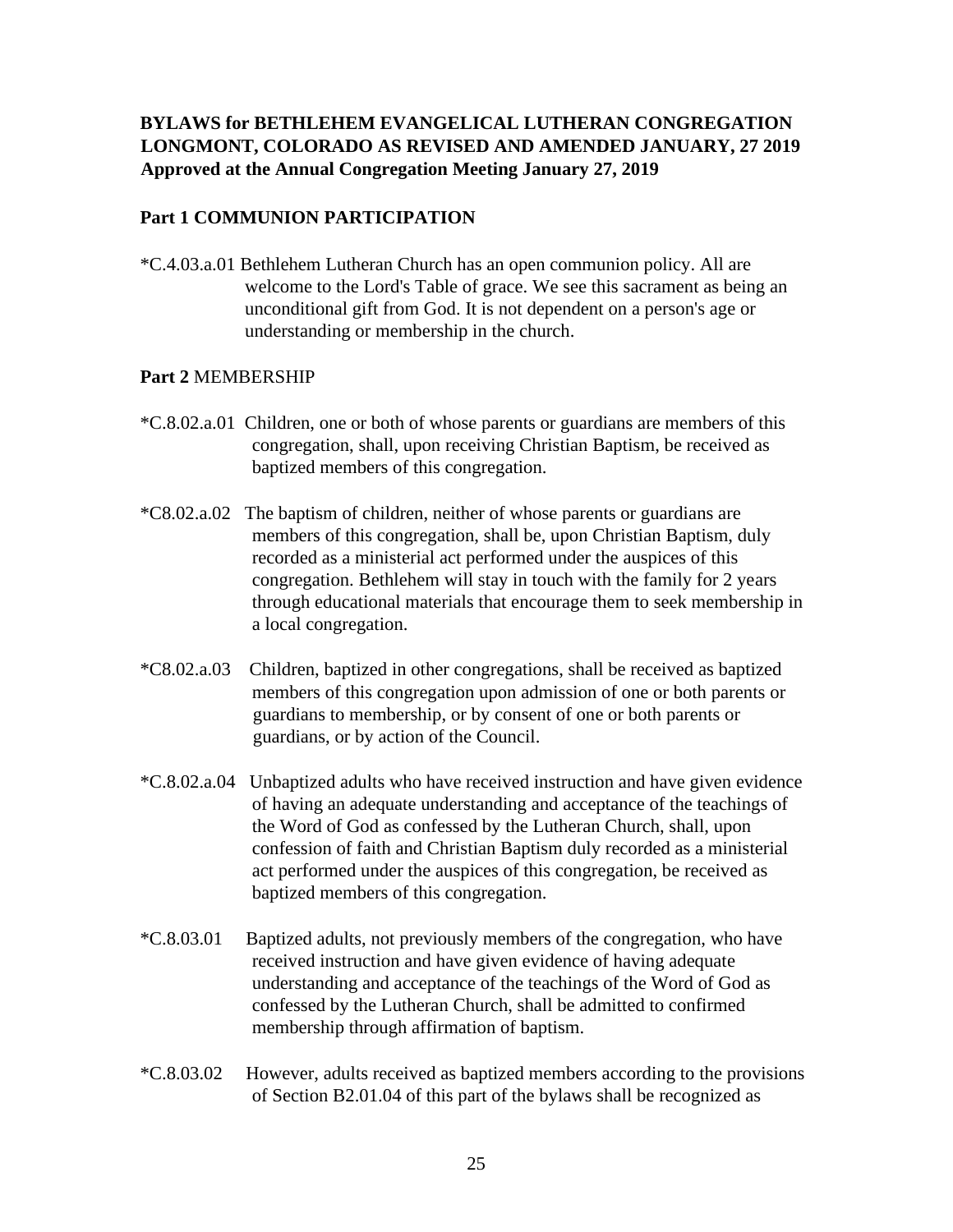confirmed members whether or not, at the discretion of the pastor, they have participated in the affirmation of baptism.

- \*C.8.03.03 Children who are baptized members of the congregation shall be admitted to confirmed membership through participation in the affirmation of baptism.
- \*C.8.03.04 Applicants for membership presenting Letters of Transfer showing them to be confirmed members in good standing in other Christian congregations, shall be admitted to confirmed membership upon acceptance of their Letters of Transfer by the Council and the report of their names to the congregation.
- C.8.02.c.02 The Council shall be responsible for determining the voting membership in accordance with the qualifications specified in the constitution and bylaws.
- C.8.02.d.01 The Council, by majority vote, may receive persons into associate membership. Applications for associate membership shall come as nominations from the Evangelism Ministry or the Pastor.
- \*C.8.05.c.01 Members who move away shall be encouraged to transfer their membership. A confirmed member in good standing desiring to change his membership to another Lutheran congregation shall, upon request, receive a Letter of Transfer.
- \*C.8.05.e.001 A confirmed or associate member who in the judgment of the Council shows no interest in attending church services and does not partake of Holy Communion; and who does not contribute to the congregation treasury according to the congregation's records, for a period of two years, shall be presumed no longer to desire membership, shall lose the right to vote, and shall not be counted in the membership statistics of the congregation. However, their name and record shall be kept on a care list for a period of five years thereafter. If he/she resumes activity within the five year period, he/she shall be restored to the active membership list; if not, he/she shall be dismissed from the congregation, and if possible, shall be notified of this action.
- \*C.8.05.01Members who are known and verified to have become members of other congregations without transfer, have thereby terminated their membership in the congregation and surrendered all membership rights.

### **Part 3 THE ANNUAL MEETING**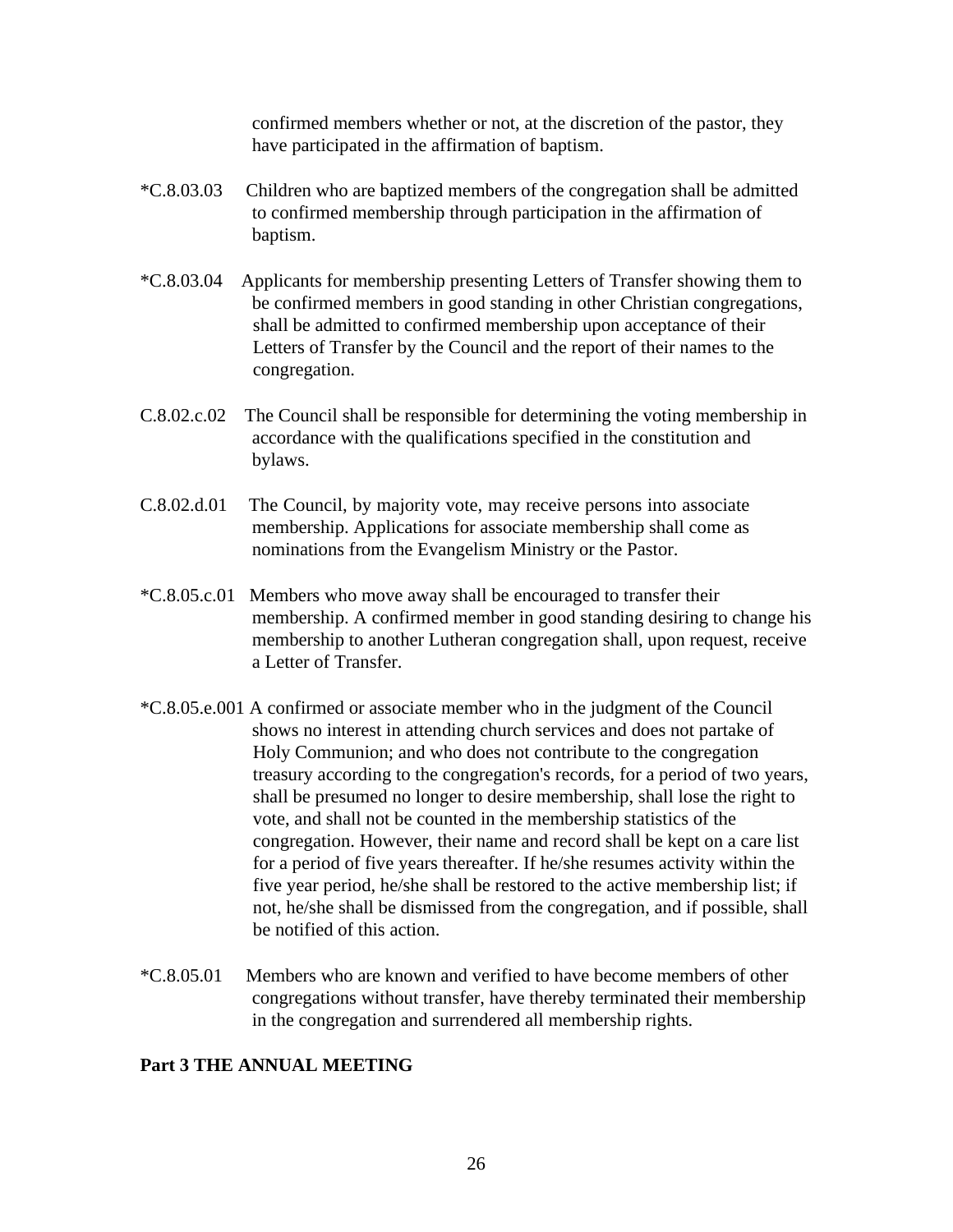C.10.01.01 The annual meeting shall be held in January.

- C.10.04.01 A quorum for the conduct of business at annual and special congregational meetings shall consist of 25 voting members.
- C.10.01.02 The order of business at the annual meeting shall be:
	- 1. Opening devotion
	- 2. Approval of the minutes of the previous meeting
	- 3. Reports of pastor, Congregational Council, treasurer, committees, and others
	- 4. Elections
	- 5. Approval of the budget
	- 6. Unfinished business
	- 7. New business
	- 8. Closing prayer

C.10.06.01 In the following cases voting shall be by written ballot:

- 1. To elect members of the Congregational Council;
- 2. To adopt or amend the articles of incorporation, constitution, or by laws of the congregation;
- 3. To call a pastor or to request his resignation;
- 4. To excommunicate a member from the congregation or to remove a member from office in the congregation;
- 5. To sever membership in the Evangelical Lutheran Church in America;
- 6. To dispose of, encumber, or purchase real property;
- 7. When requested by ten or more voting members present.
- C.10.06.02 If more than one ballot is required in an election, a motion shall be in order to limit the balloting after the first ballot to the three candidates receiving the highest number of votes on the first ballot; and after the second ballot to limit the balloting to the two candidates receiving the highest number of votes.

### **Part 4 THE CONGREGATIONAL COUNCIL**

#### C11.01 OFFICERS

- C.11.01.01 PRESIDENT: The president shall preside at all meetings of the congregation and the Congregational Council; shall facilitate communication among the Council, staff and congregation; shall represent the congregation in all business matters assigned by the congregation or Council. The president shall have such other powers and duties as may be prescribed by the Council.
- C.11.01.02 VICE PRESIDENT: In the absence or disability of the president, the vice president shall perform all of the duties of the president, and, when so acting,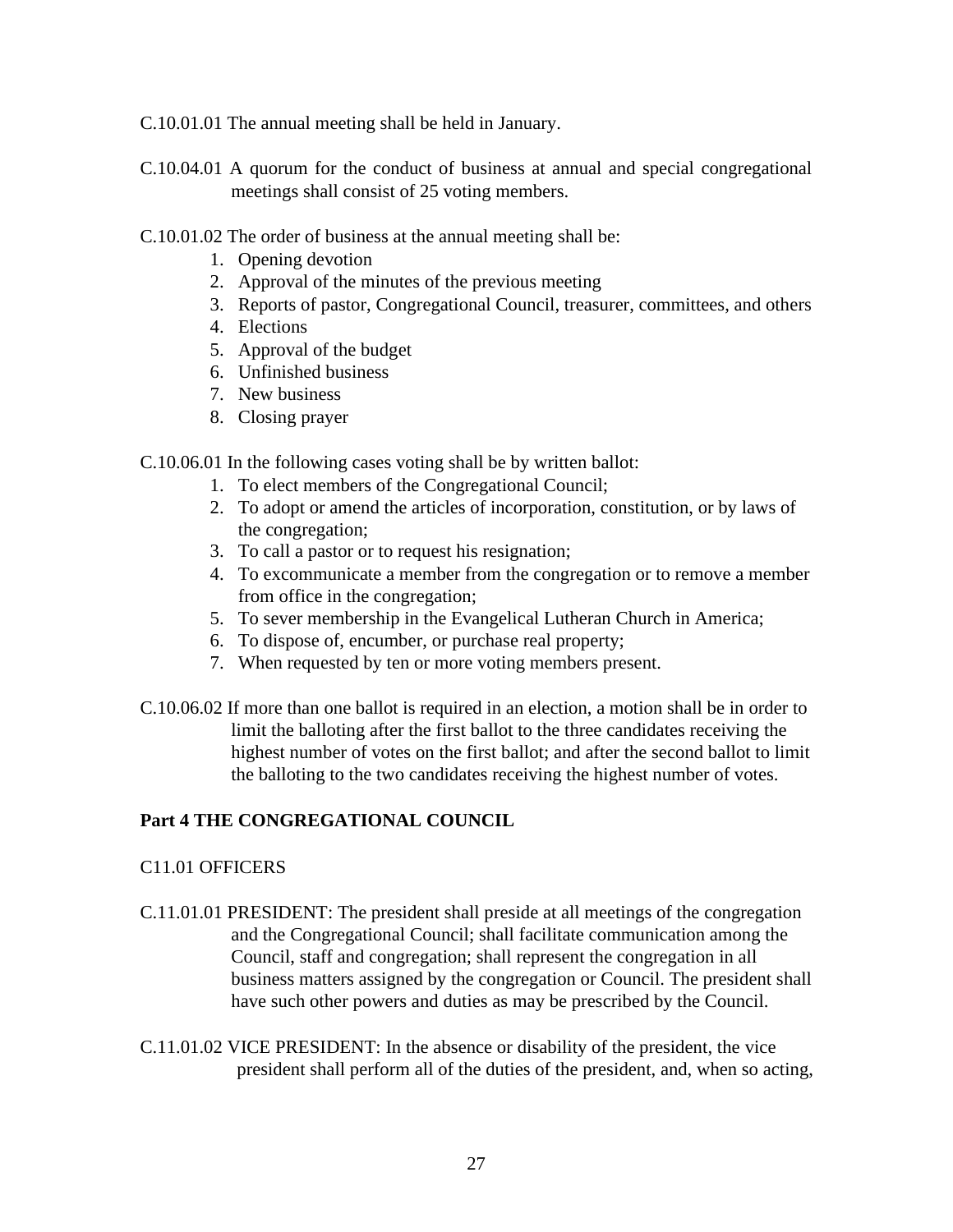shall have all of the powers of, and be subject to all of the restrictions upon, the president. The vice president shall have other powers and duties as may be prescribed by the Congregational Council.

- C.11.01.03 SECRETARY: The secretary shall keep, or cause to be kept, at the principal office of the Corporation, a book of the Record of Proceedings, or minutes, of all meetings of the members of the congregation and of the Congregational Council. The secretary shall give, or cause to be given, proper notice of all meetings of the membership. The secretary shall prepare, or cause to be prepared, all correspondence required by the Corporation. The secretary shall have other powers and duties as may be prescribed by the Congregational Council.
- C.11.01.04 TREASURER: The treasurer shall be the chief financial officer of the congregation. The treasurer shall: be responsible for payment of all bills and charges; perform or oversee all bookkeeping functions; prepare periodic financial statements for the Congregational Council; file, or cause to be filed, all required local, state and federal tax forms; monitor the cash position of the congregation; invest available funds as directed; borrow funds as directed; provide the congregation with any requested financial information, assist in the preparation of the annual operating budget. The treasurer shall have other powers and duties as may be prescribed by the Congregational Council.

B4.02 COMMITTEES OF THE CONGREGATIONAL COUNCIL

C.13.06.01 The Congregational Council shall have authority to appoint or elect additional congregational members who are not members of the Council as members on its regular committees.

B4.03. OTHER RESPONSIBILITIES OF THE CONGREGATIONAL COUNCIL

- C.12.08.01 Adjustments in the salaries shall be the responsibility of the Council with the approval of the congregation.
- C.12.05.d.01 The Congregational Council shall operate within the limits of the approved budget of the congregation. Any expenditure in excess of the total budget must be approved by the congregation.
- C.13.03.01 The auditing committee shall audit all financial records of the congregation proper, and shall present its report to the annual meeting in writing. The auditing committee shall carefully examine all insurance in force and include this report in its statement.

\*C.5.03.g.01 Use of property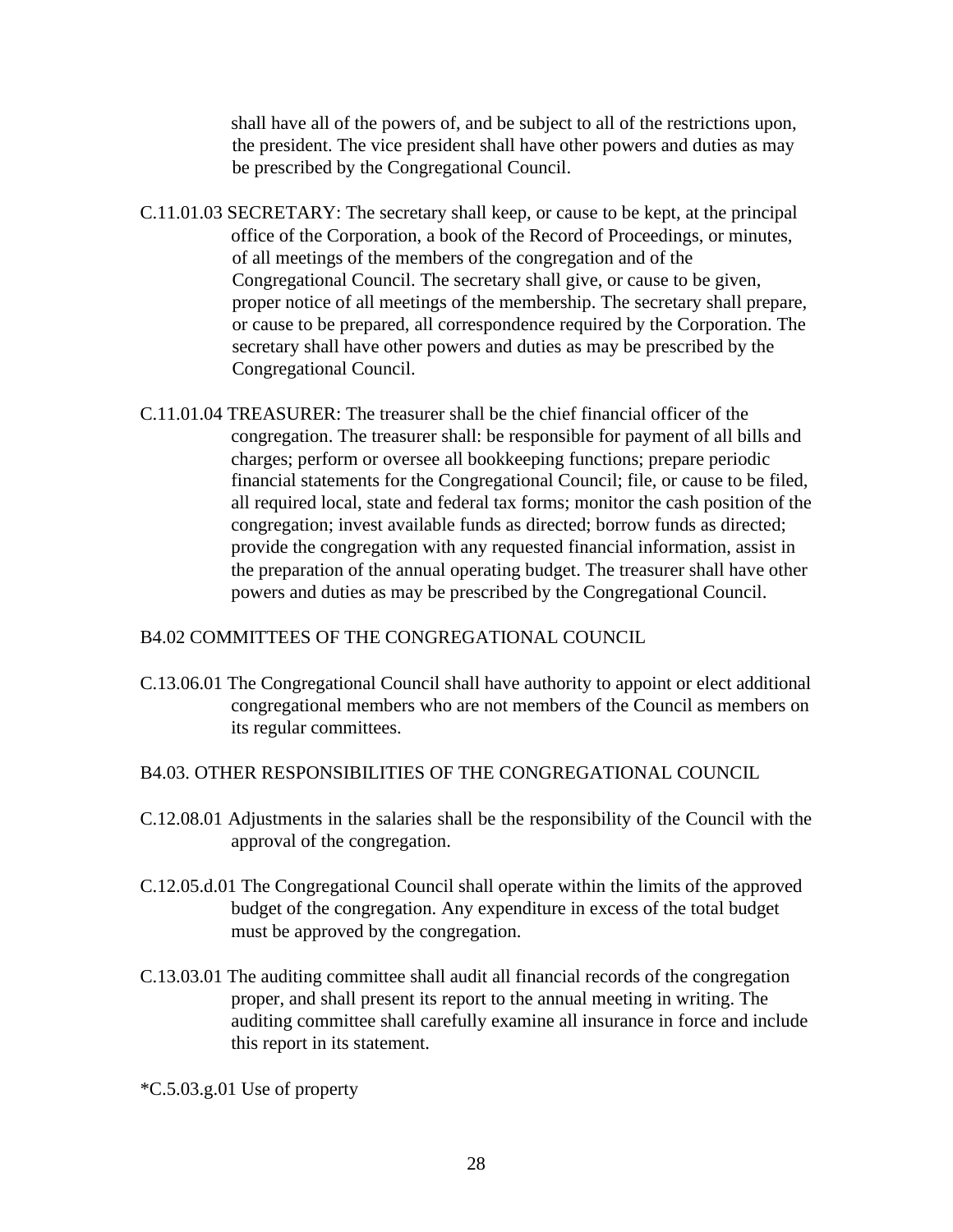- 1. The property of the congregation shall be for the use of the congregation in its normal functions as a Lutheran church and shall not be used in any way not in harmony with the purpose of the congregation.
- 2. Buildings which are the property of the congregation shall not be lent or rented to any group or individual not affiliated with the congregation or with the Evangelical Lutheran Church in America unless application for such use has been approved by the Congregational Council.

### **Part 5 CONGREGATIONAL MINISTRIES**

### C.4.04.01 FAITH FORMATION MINISTRY

The Ministry of Christian Education shall create and implement the total education program of the congregation from preschool through adult education. This ministry will determine the policies, select personnel, and provide necessary means and facilities for the success of the overall education of the congregation. It shall accomplish these goals through, but not limited to the following:

- 1. Recruit and retain Sunday School teachers and other educational leaders.
- 2. Select curriculum for Sunday School.
- 3. Serve as primary communication source for Sunday School families and Church staff.
- 4. Attend and sometimes teach programming supported by the Education Ministry Team.
- 5. Oversee the children's Christmas program and Bible Day Camp.
- 6. Create and oversee the fall and spring service projects of Sunday School.
- 7. Oversee all aspects of the education budget, expenditures and scholarship funds.
- 8. Update and maintain bulletin boards with relevant Christian education themes.
- 9. Supervise special ongoing programs such as Learn by Heart and Splash.
- 10. Advocate for the middle school and senior high ministry by providing a programmatic calendar that includes Sunday gatherings, camp, synod, and ELCA retreats and events.
- 11. Support young adult ministry by providing opportunities to connect as a community.
- 12. Work to lead cross-generational events and develop resources for faith formation in the home.
- 13. Work toward the integration of people of all ages in community programs such as worship, evangelism, fellowship, social action, *etc.*
- 14. Help with the recruitment of mentors for the confirmation mentor ministry.
- 15. Monitor the Safe Haven Policy as adopted by the Congregational Council in 2011.
- 16. Supervise youth ministry budget and expenditures; all fundraising events; and distribution of donated monies.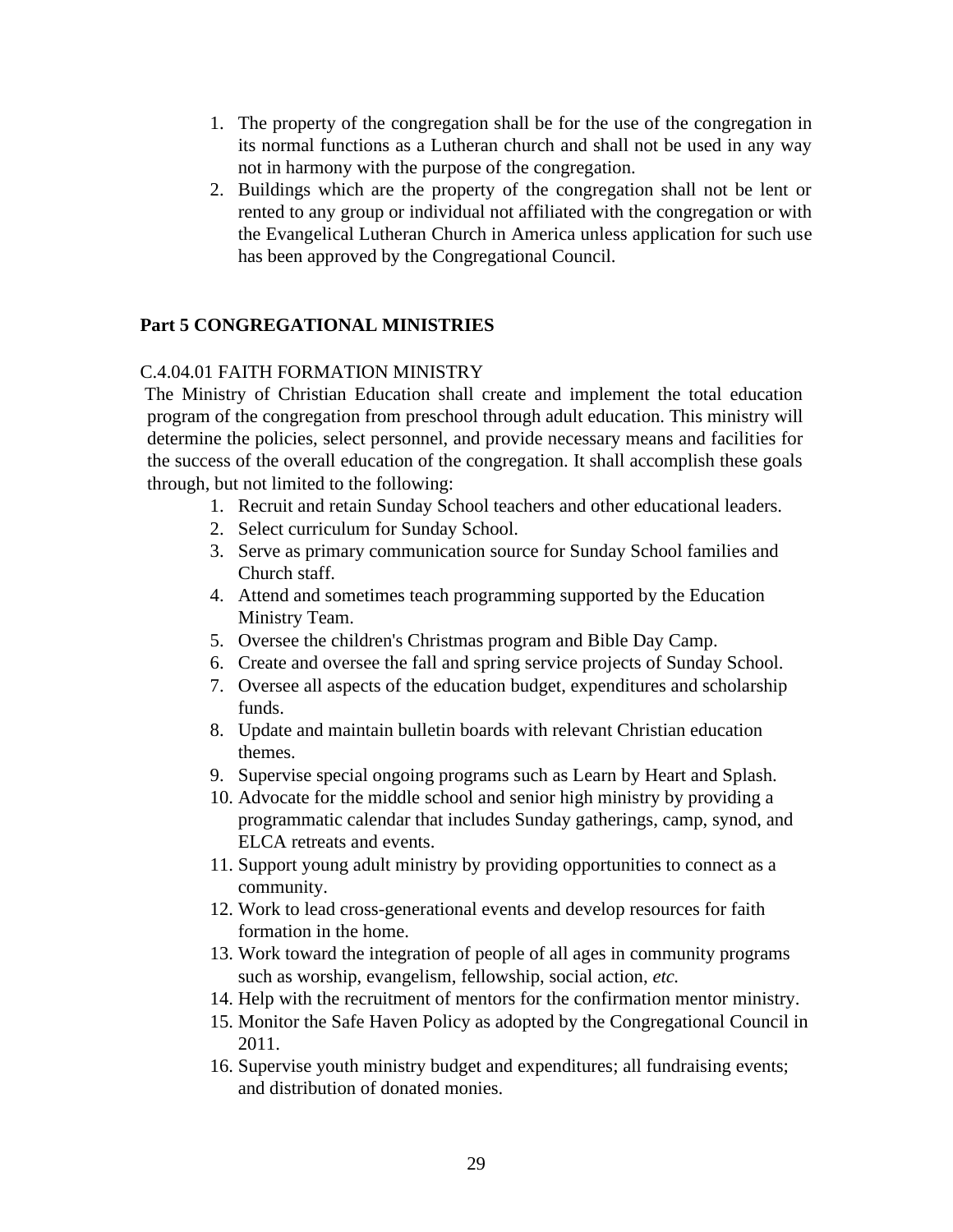\*C4.04.02 The Director of Education will meet regularly with the Faith Formation Ministry Team and preschool director. The Director of Education will collaborate with other ministries to support efforts for cross-generational activities.

#### \*C4.04.03 EVANGELISM MINISTRY

The Ministry of Evangelism shall be responsible for guiding the congregation in its efforts to bring the Gospel to all people. It shall:

- 1. Foster a climate of evangelism that encourages congregation members to share Christ with all people.
- 2. Be responsible for developing and maintaining a prospective member file.
- 3. Be concerned for the reception, orientation, and integration of new members into the congregation.
- 4. Notify the nearest Evangelical Lutheran Church in America congregation when a member has relocated.
- 5. Coordinate with the Pastors new membership classes.
- 6. Procure greeters for each worship service to serve as hospitality hosts.
- 7. Develop, implement, and maintain a "shepherding" program to provide ongoing care and support for the congregation's membership.
- 8. Determine on a yearly basis the active membership of the congregation as described in the Constitution and Bylaws (attendance, communion, etc.)
- 9. Procure and train persons to aid in the visitation of the home bound, the inactive, and the hospitalized, as well as prospects.

#### \*C.4.04.04 PROPERTY MINISTRY

The Ministry of Property shall be responsible for purchase, proper maintenance, and repair of church property. It shall:

- 1. Make an annual inspection of church properties and equipment, and recommend to the Council the needed repairs, improvements, discardments, and replacements, and conduct a periodic inventory of all church property.
- 2. Carry out all resolutions of the congregation and Council with respect to repair, purchase, replacements, discardments, etc.
- 3. Determine and engage, with Council approval, adequate custodial help.
- 4. Determine with the approval of Council regulations governing the use of church property and equipment, as well as fees for use or rental.
- 5. Annually check the adequacy of all types of insurance for church property and equipment and negotiable insurance contracts.
- 6. Check all property yearly for fire hazards, including arranging for an annual inspection of the fire suppression system.
- 7. Enlist work crews for special repairs, improvements, cleaning, painting, decorating, landscaping, and other projects.

#### \*C.4.04.05 MISSION MINISTRY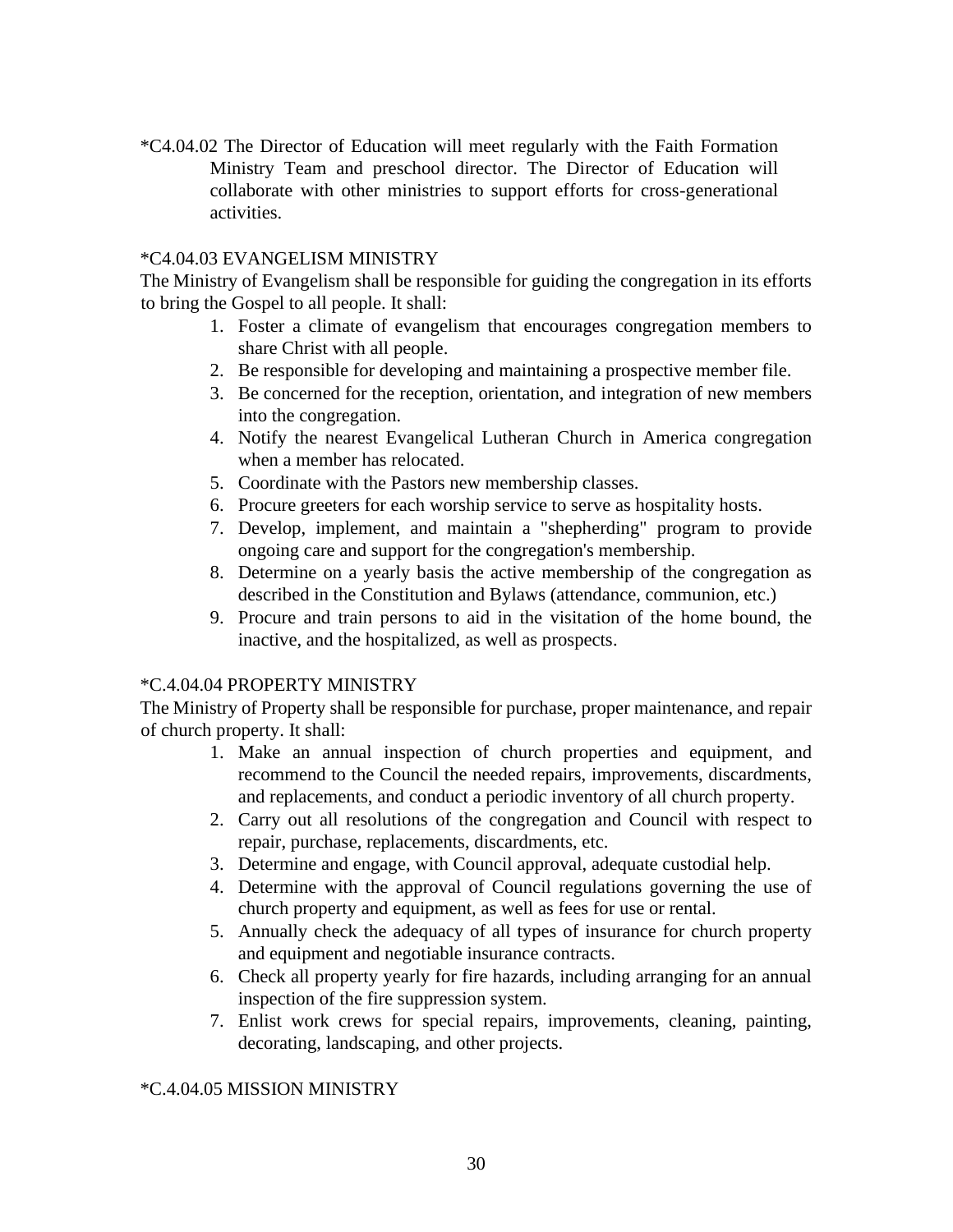The Ministry of Social Action shall be responsible in mobilizing individuals and the congregation to minister to the hurts, needs, and concerns of people in our community and throughout the world. It shall:

- 1. Foster a climate in the congregation that understands Christ's words in Matthew 25:31. "I was hungry and you gave me food ... "
- 2. Select and generate support for agencies through which the congregation and its members can carry out these Christian responsibilities.
- 3. Coordinate and generate support for the agencies of the church on a yearly basis.
- 4. Coordinate and generate support for community agencies on a regular basis. (Example: blood bank, Women in Crisis, etc.)
- 5. Provide information and educational materials with respect to the agencies this ministry believes are worthy of support.

### \*C4.04.06 STEWARDSHIP MINISTRY

The Ministry of Stewardship shall initiate programs for the development of good stewardship of the members of the congregation in regard to time, talent, and treasure; and to aid the congregation in determining projects outside the congregation worthy of support. It shall:

- 1. Study the Scriptural principles regarding the total stewardship of a Christian, and share these insights with the congregation members.
- 2. Conduct an annual stewardship drive.
- 3. Be responsible for maintaining a congregational Time and Talent file.
- 4. Foster support for charities and missions through an ongoing program of mission information and education. Screen all outside appeals for funds and make recommendations to the budget committee and/or Council.
- 5. Evaluate the offerings of the congregation regularly and share these evaluations with Council and the congregation.
- 6. Initiate and be instrumental in the development of a congregational budget.

### \*C4.04.07 WORSHIP MINISTRY

The Ministry of Worship shall be responsible for administering the worship life of the congregation; involving a broad base of the congregation in the planning and carrying out of worship. It shall:

- 1. Use the Church Calendar and a seasonal approach to its planning.
- 2. Plan services in accordance with accepted liturgical traditions.
- 3. Provide substitute pastors, guest speakers, lay readers, communion assistants and other personnel as needed.
- 4. Provide adequate training for the above mentioned, if needed.
- 5. Maintain an adequate supply of expendable items for worship such as communion cards, pencils, communion wine and wafers, baptismal napkins, candles, etc. in conjunction with the Altar Guild.
- 6. Supervise and support the Altar Guild in the care of the communion ware, the altar furnishings, and other related items.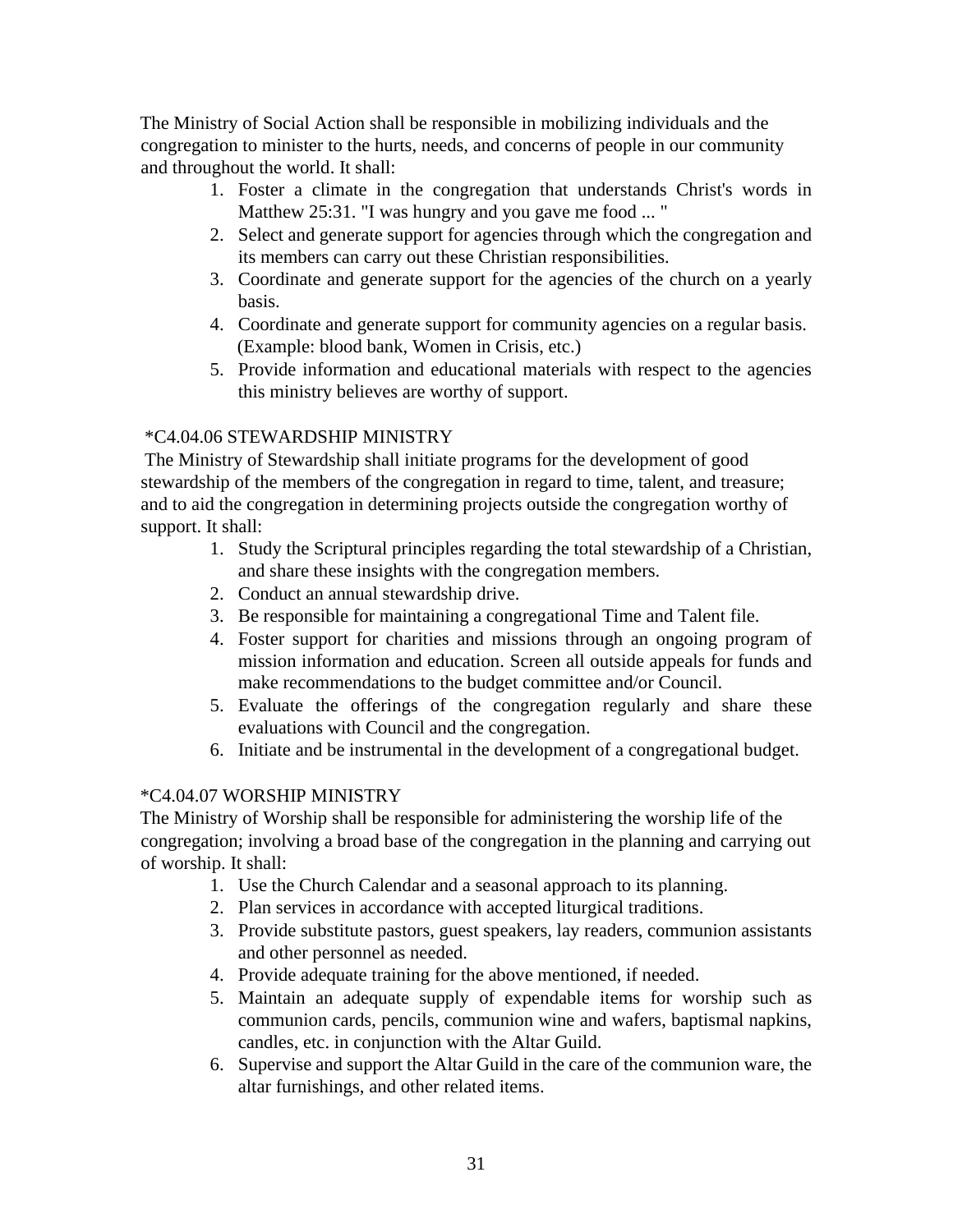- 7. Coordinate with the Altar Guild all church decorations, and the distribution of the altar flowers to the sick and shut-ins.
- 8. Supervise and provide training for all worship volunteers.
- 9. Publicize the services for the year.
- 10. Arrange and publicize special services as required.
- 11. Generate and provide materials that aid in worship; such as bulletins, inserts, articles in the newsletter, etc.
- 12. Maintain and supervise adequate nursery facilities and personnel.

### **Part 6 NOMINATING COMMITTEE**

- C13.02.01 The nominating committee shall be composed of four members, one of whom shall be elected by the Congregational Council from its own membership and 3 of whom shall be elected by the annual meeting from nominations made on the floor. The pastor shall serve as convener and as advisory member.
- C.13.02.02 The members of the nominating committee shall nominate one or more candidates for each office to be filled and shall secure the consent of each candidate to serve if elected.
- C13.02.03 The candidates of the nominating committee shall be made known to the congregation in conjunction with the announcements of the special or annual meeting at which the election is to take place.
- C.13.02.04 In addition to the candidates submitted by the nominating committee additional nominations may be made from the floor.
- C.13.02.05 More than one vacancy in the congregation elected membership of the nominating committee shall be filled by a special congregational meeting called for that purpose.

### **Part 7** REPORTS **OF ORGANIZATIONS**

C.12.09.01 All committees and organizations handling funds within the congregation shall submit accounts to the treasurer of the church office at least 15 days prior to the annual meeting, and the treasurer shall include such accounts in his report to the meeting.

### **Part 8 PARISH RECORDS**

\*C9.12.01 The pastor shall be responsible for keeping an accurate record of membership and of his/her ministerial acts, on forms provided by the congregation and